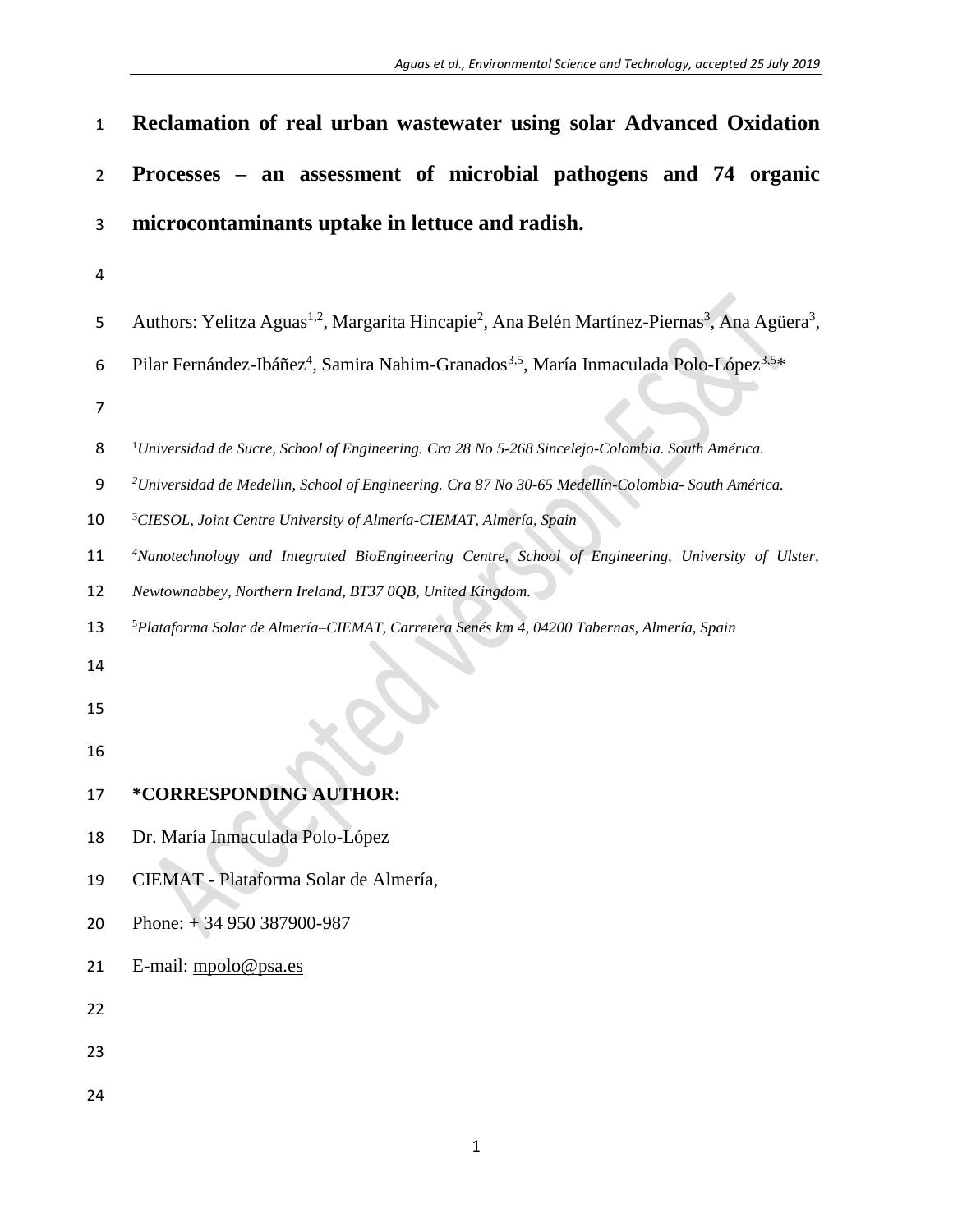## **Abstract**

26 In this study, disinfection of urban wastewater (UWW) with two solar processes  $(H_2O_2 - H_1)$ 27 20 mg/L, and photo-Fenton 10 mg/L-Fe<sup>2+</sup>/20 mg/L-H<sub>2</sub>O<sub>2</sub> at natural water pH) at pilot scale using a 60L-Compound Parabolic Collector reactor for irrigation of raw-eaten vegetables (lettuce and radish) has been investigated. Several microbial targets (total coliforms, *Escherichia coli, Salmonella spp*, and *Enterococcus spp*) naturally occurring in UWW and 74 organic microcontaminants (OMCs) were monitored. Disinfection results showed no significant differences between both processes, showing the following inactivation resistance order: *Salmonella spp.* < *E. coli* < total coliforms < *Enterococcus spp*. Reductions of target microorganisms to concentrations below the limit of detection (LOD) was achieved in all cases with cumulative solar UV (*QUV*) ranged from 12 to 40 kJ/L (90 min to 5 hours). Solar 36 photo-Fenton showed a reduction of  $66\%$  of OMCs and solar/ $H_2O_2$  of 56% in 4 hours treatment. Irrigation of radish and lettuce with solar treated effluents, secondary effluents and mineral water was performed for 6 and 16 weeks, respectively. The presence of bacteria was monitored in surfaces and uptake of leaves, fruit and also in soil. The bacterial concentrations detected were below the LOD in the 81.2% (lettuce) and the 87.5% (radish) of the total number of samples evaluated. Moreover, uptake of OMCs was reduced above 70% in crops irrigated with solar treated effluents in comparison with secondary effluents of UWW.

 **Keywords:** Bacterial inactivation, solar photo-Fenton, uUrban wastewater, plant uptake, organic microcontaminants.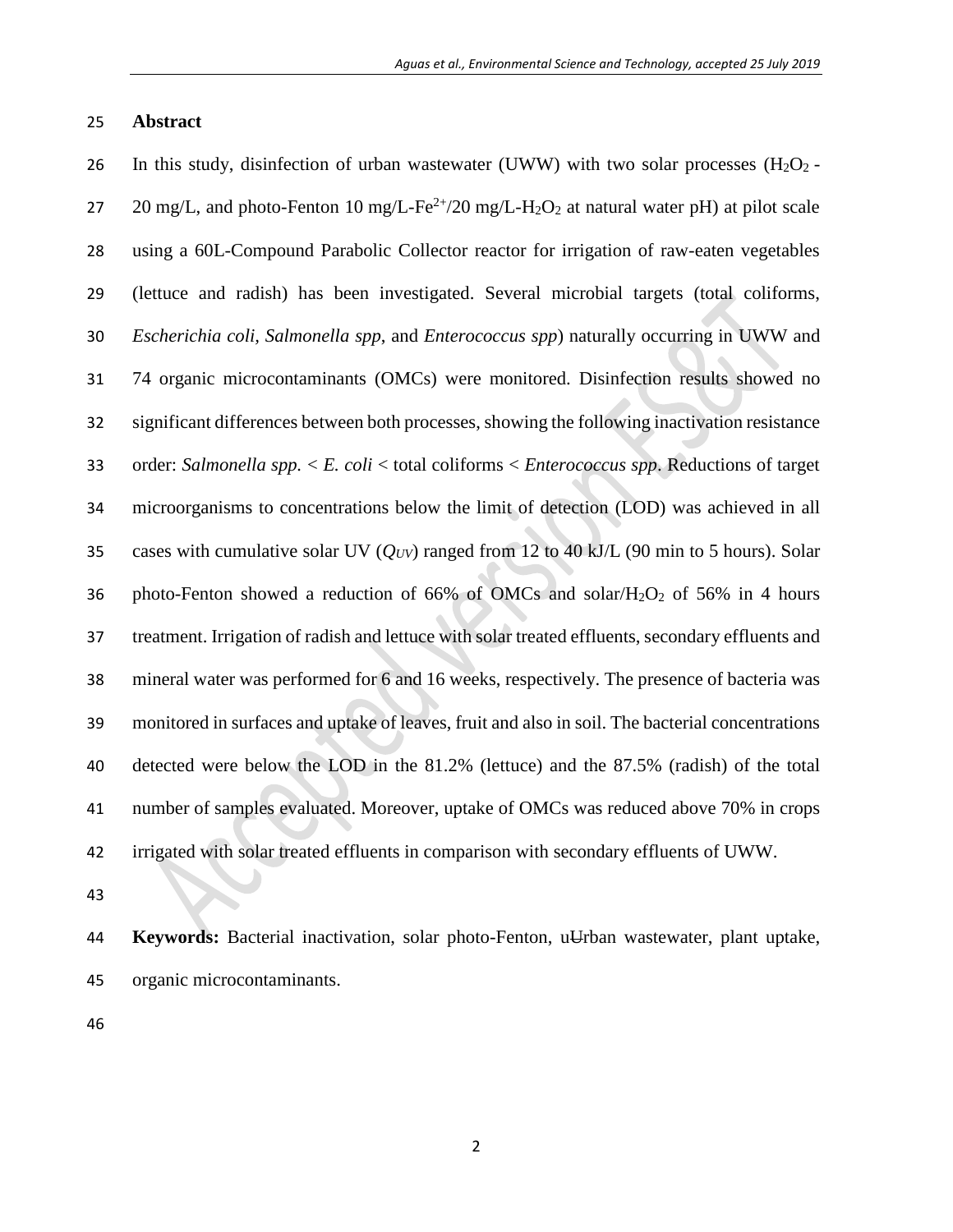### **1. Introduction**

 The increase of water scarcity in arid zones has forced to search alternatives water sources like wastewater for use in sectors like agriculture, the largest water consumer human activity, turning this activity into a widespread practice [1]. The employment of treated wastewater in agriculture involves important health risks, especially for raw consumption crops, due to the presence of several chemical (micropollutants) and microbiological hazardous contaminants [2-3]. Consequently, different agencies have established guidelines to control the microbial load for agricultural irrigation meanwhile organic microcontaminants (OMCs) have not been included in these regulations. OMCs refer to chemical organic substances, which have been identified on water environments in the range of ng/L-µg/L. They belong to different chemical families with diverse physic-chemical characteristics and include priority substances, already regulated in the EU (Directive, [2013/39/EC](http://eur-lex.europa.eu/LexUriServ/LexUriServ.do?uri=OJ:L:2013:226:0001:0017:EN:PDF)**)**, such as polycyclic aromatic hydrocarbons, polychlorinated biphenyls, etc. as well as contaminants of emerging concern (CECs), which are unregulated, poorly characterized in terms of occurrence and have the potential to cause adverse ecological or human health impacts. These include personal care products, pharmaceuticals, drugs, UV-filters, transformation products (TP), etc., which in many cases are still unknown [4].

 The aforementioned guidelines are based on the control of the concentration of *E. coli* as main indicator of faecal contamination. They include defined different contamination categories depending on the final use of the reclaimed wastewater. For example, <1000 CFU/100mL for restricted irrigation according to the World Health Organization [5]; and in other regulations, it is specifically described the *E. coli* concentration for raw crops irrigation for unprocessed purposes, <100 CFU/100mL in Spanish legislation [6] and ISO recommendation [7], and no detectable (< 1 CFU/100mL) by USEPA [8]. Recently, the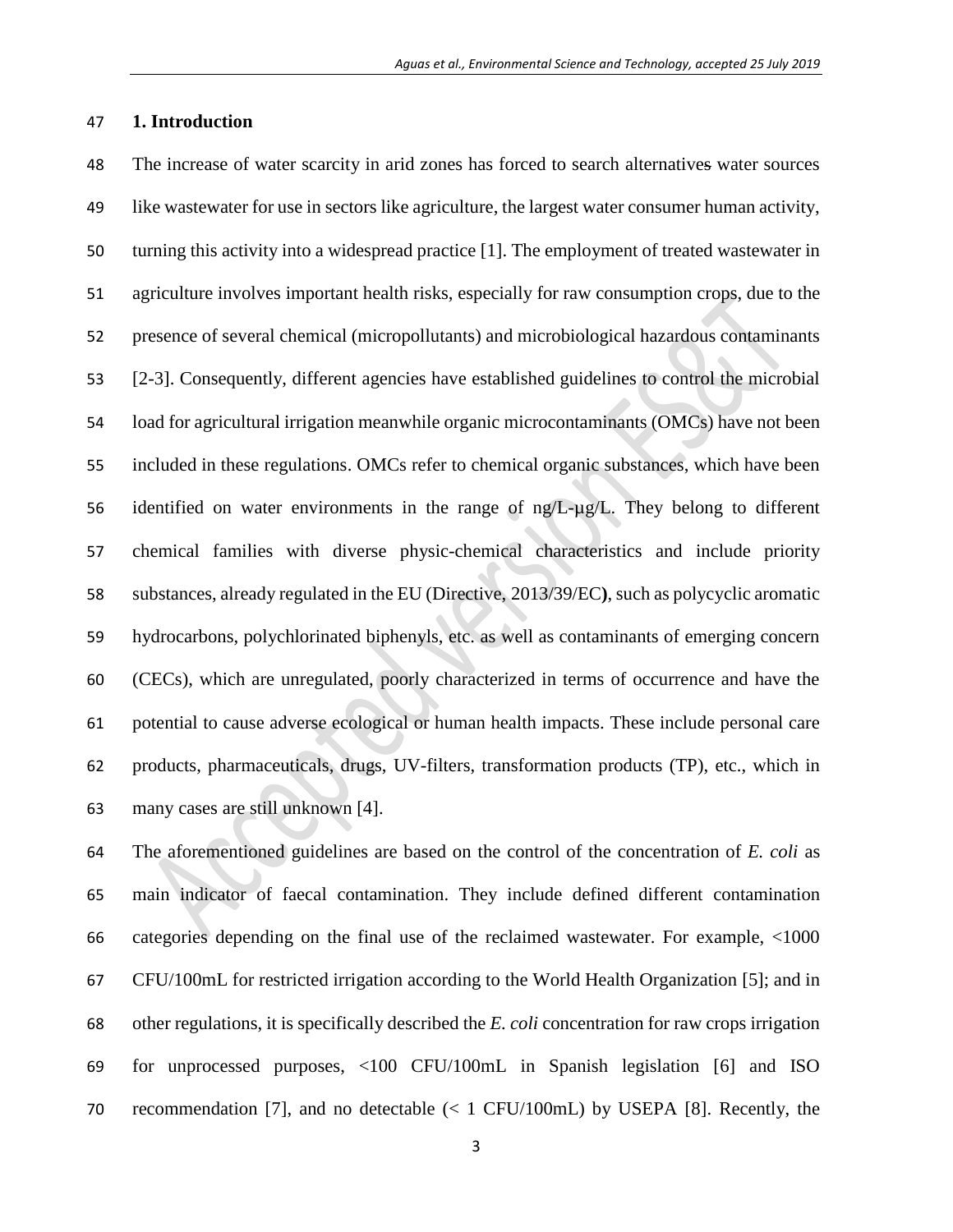European Commission published a proposal to regulate wastewater reuse, which include minimum quality requirements for water reuse in agricultural irrigation [9], which reports a maximum concentration of <10 CFU/100mL for *E. coli* for the same reuse.

 The persistence of trace levels of OMCs after a conventional secondary treatment and the 75 presence of high microbial load (ca.  $10^5$  CFU/100mL) require the application of a tertiary treatment to achieve the quality levels required by of the reuse guidelines. The continuous discharge of pharmaceuticals in the environment and their possible incorporation in the human food-chain food chain represents one of the greatest threats to human health. This is also recognised as a clear route to proliferation of antimicrobial resistant microorganisms and 80 genes in the environment [10]. Conventional tertiary treatments  $(O_3, UV-C,$  chlorination, etc.) can achieve the microbial quality required for irrigation reuse, although they have some drawbacks that are still unsolved, as for example the low removal of OMCs, high cost of the treatments and the generation of undesired disinfection by-products (DBPs) [11].

 Solar water treatments may represent a sustainable alternative wastewater treatment for reuse 85 as they it allows minimizing the cost of the treatment using sunlight and they also avoiding the generation of DBPs during the process [12]. Solar advanced oxidation processes (AOPs) have been proven effective alternative tertiary wastewater treatment due to their high effectiveness for disinfection and decontamination based on the capacity to generate 89 hydroxyl radicals (HO'), which are non-selective and very powerful oxidants (2.8 eV). 90 Several studies on these solar AOPs show high OMCs degradation of OMCs and bacterial inactivation rates [12].

 Among the different solar AOPs, photo-Fenton is one of the most investigated processes due to its simplicity and high disinfection and decontamination capability using low reagents 94 concentrations (iron and  $H_2O_2$ ). The process is based on the generation of HO<sup>•</sup> through a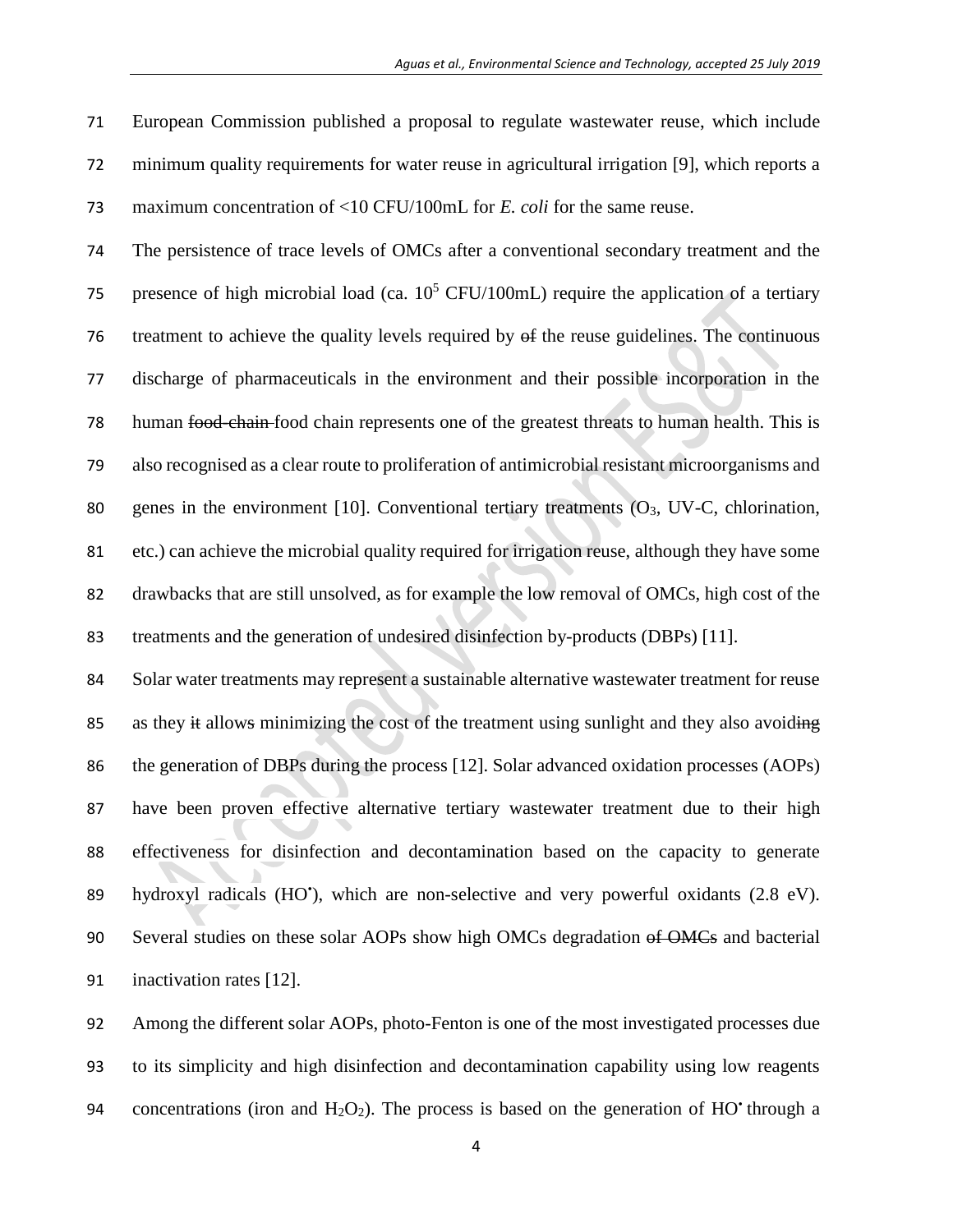| 95  | photocatalytic cycle between iron ions, hydrogen peroxide $(H_2O_2)$ and UV-vis radiation [13].                       |
|-----|-----------------------------------------------------------------------------------------------------------------------|
| 96  | Furthermore, solar disinfection processes based on photo-inactivation of bacteria assisted or                         |
| 97  | not by $H_2O_2$ (Solar/H <sub>2</sub> O <sub>2</sub> ) have also demonstrated high disinfection efficiencies [13-16]. |
| 98  | These treatments may have promising applications in highly solar irradiated areas. Previous                           |
| 99  | investigations have demonstrated the capability of solar/ $H_2O_2$ treatment to improve the                           |
| 100 | microbial quality of secondary effluents. These works also demonstrated that irrigated lettuce                        |
| 101 | crops with the solar/ $H_2O_2$ treated wastewater reduced microbial contamination risk [17-18].                       |
| 102 | Nevertheless, there is still a lack of comprehensive studies about the capability of these                            |
| 103 | processes as tertiary treatment and on the further translocation and accumulation of OMCs                             |
| 104 | and their TPs in vegetables, as a result of irrigation practices.                                                     |
| 105 | The aim of this study was to evaluate solar/ $H_2O_2$ and solar photo-Fenton process at natural                       |
| 106 | pH for reducing the load of microorganisms and OMCs of real UWW effluents using a solar                               |
| 107 | Compound Parabolic Collector (CPC) pilot reactor. Following the treatment, the microbial                              |
| 108 | and chemical quality of irrigated lettuce and radish crops was assessed in an experimental                            |
| 109 | greenhouse. Total coliforms (TC), E. coli, Salmonella spp and Enterococcus spp and 74                                 |
| 110 | OMCs present in real UWW were monitored. To our knowledge, this is the first time that the                            |
| 111 | efficiency of solar/ $H_2O_2$ and solar photo-Fenton at natural water pH is investigated to                           |
| 112 | simultaneously reduce the microbial risk of natural occurring pathogens and the presence of                           |
| 113 | OMCs in real effluents of urban wastewater. A multiresidue analytical approach has been                               |

 applied to detect OMCs and some of their TPs, in both water and vegetable samples, to evaluate their potential uptake by raw-eaten crops [17-19].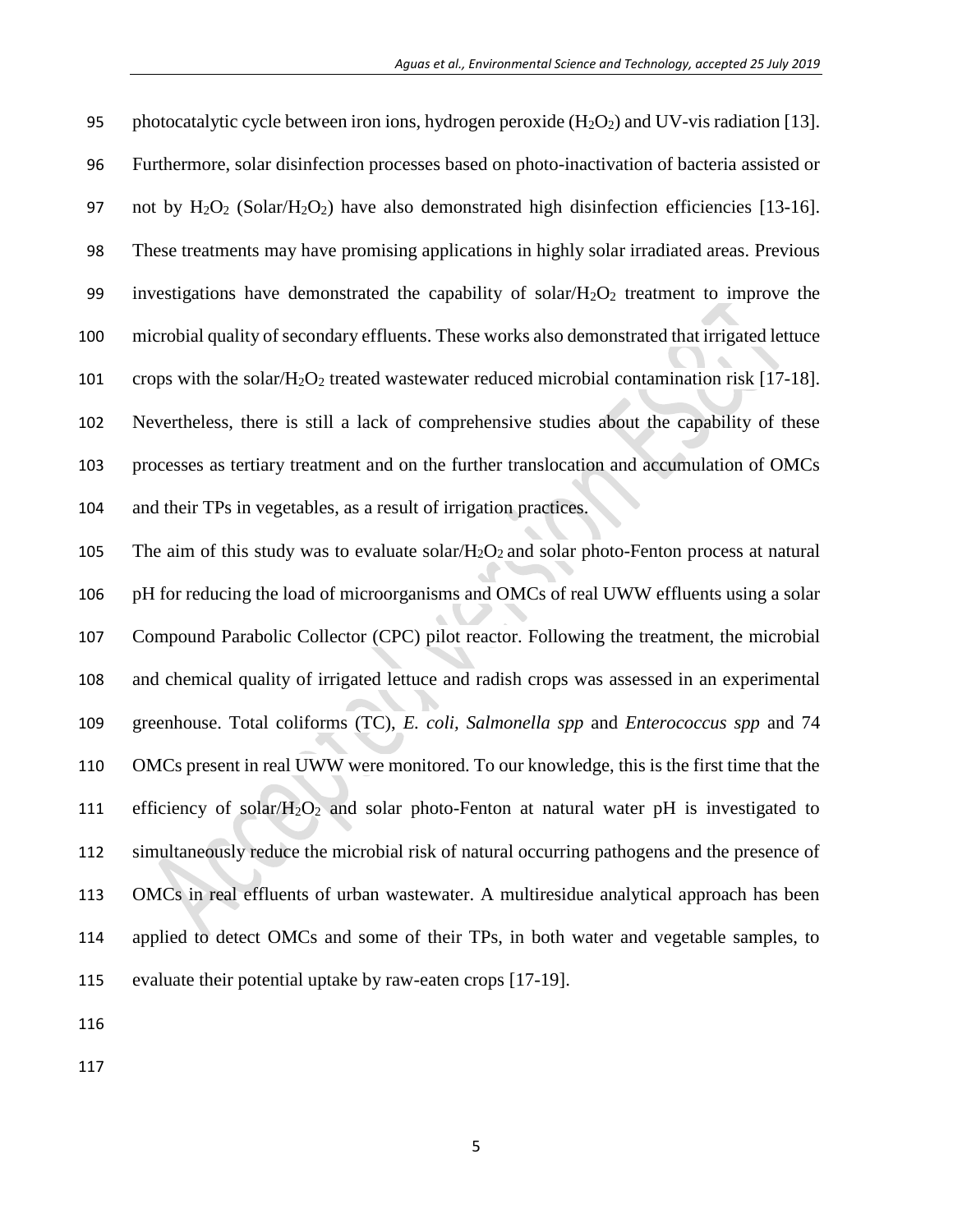### **2. Materials and methods**

### **2.1 Water matrixes**

Two types of water sources were used: i) secondary effluents from the urban wastewater

- (UWW) treatment plant of El Bobar (Almería, Spain). This secondary effluent was directly
- used as positive control for irrigation assays and also it was solar treated (as described below)
- and used for irrigation assays; and ii) commercial mineral water (Aguas del Marquesado S.L.,
- Spain) was used as negative control in the irrigation experiments.
- Chemical characterization of UWW and mineral water is shown in Table S1 (Supplementary
- information). Total Organic Carbon (TOC) was analysed using a Shimadzu TOC-5050
- (Shimadzu, Japan). Ionic concentrations was measured with a Dionex DX-600 (Dionex,
- USA) IC system for anions, and with a Dionex DX-120 system for cations. Turbidity was
- determined using a turbidity-meter (Model 2100 N Hach, USA) and conductivity with a
- conductivity sensor (GLP31, CRISON, Spain).
- 

# **2.2. Microbial enumeration and OMCs quantification in water**

*2.2.1 Bacterial assessment*

 Total coliforms*, E. coli, Salmonella spp.* and *Enterococcus spp.* naturally occurring in UWW effluents were detected and enumerated using the pour plate technique by spreading appropriate sample volumes (50, 250, or 500 µL, depending on the bacterial load) in selective and specific agar media (Limit of Detection (LOD): 2 CFU/mL). Total coliforms and *E. coli* 138 were simultaneously enumerated using the chromogenic ChromoCult<sup>®</sup> Coliform Agar (Merck KGaA, Germany) which permits to distinguish between total coliforms and *E. coli* by the colour of the colonies formed in the agar media, corresponding to red and violet colonies, respectively. *Salmonella spp* was enumerated on Salmonella-Shigella agar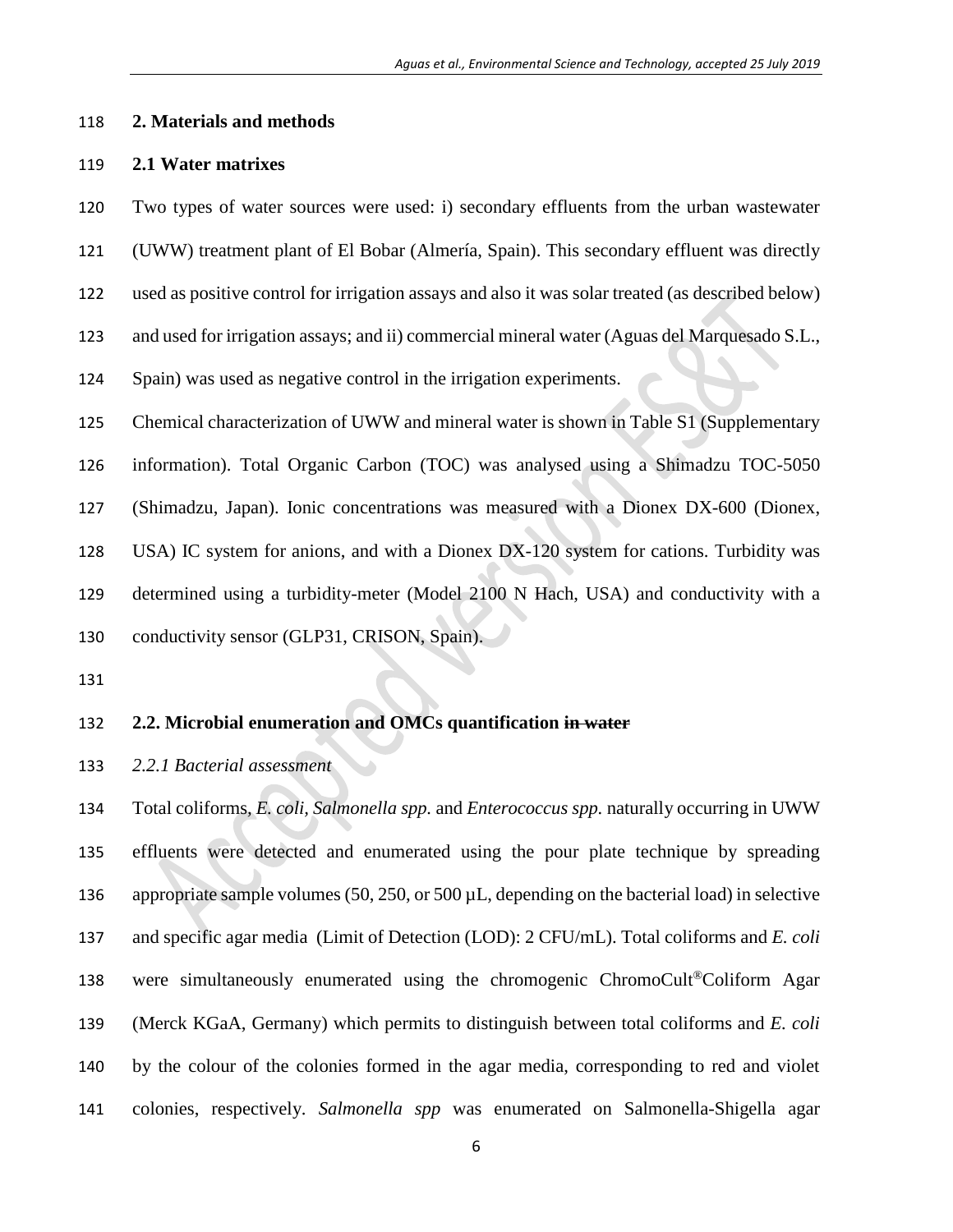- 142 (Scharlau<sup>®</sup>, Spain) and *Enterococcus spp.* on Slanetz Bartley agar (Scharlau<sup>®</sup>, Spain). Colonies were counted after incubation for 24-48 h at 37°C. Concentrations of pathogens
- detected in secondary effluent are shown in Table S1 (Supplementary information).
- *2.2.2 Organic microcontaminants*
- 74 OMCs (pharmaceuticals and some of their transformation products (TPs)) were screened in this work due to their frequent identification in UWW effluents [20-21]. The analysis was performed by a 1200 LC system (Agilent Technologies, Foster City, CA, USA) -with a XDB C18 50 x 4.6 mm and 1.8 μm particle size analytical column (Agilent Technologies, CA, USA), coupled to a hybrid quadrupole-linear ion trap-mass spectrometer (QqLIT) 5500 151 QTRAP<sup>®</sup> from Sciex Instruments (Foster City, CA, USA) equipped with a TurboIon Spray) source featuring electrospray ionization (ESI), operating in positive (ESI+) and negative (ESI-) modes. The source settings were: ionspray voltage, 4500 V; curtain gas, 25 (arbitrary 154 units); GS1, 50 psi; GS2, 40 psi; and temperature, 550 °C. N<sub>2</sub> served as nebulizer, curtain and collision gas. Samples were directly injected (10 µL) and analysed by a multi-residue analytical method previously reported [21]. The OMCs uptake was analysed in the 3 vegetable matrices by a multi-residue method as reported elsewhere [22]. Briefly, it consists on the extraction of OMCs based on a modification of QuEChERS acetate sample extraction protocol followed by LC-MS/MS analysis.
- 
- **2.3 Solar water treatments**
- *2.3.1. Compound Parabolic Collector (CPC) reactor*

 The solar CPC photoreactor used in this work was described elsewhere [23]. It consists of two CPC mirror modules with 10 borosilicate-glass tubes per module placed on an anodized-aluminium platform titled at 37°. CPC mirrors are made of highly reflective anodized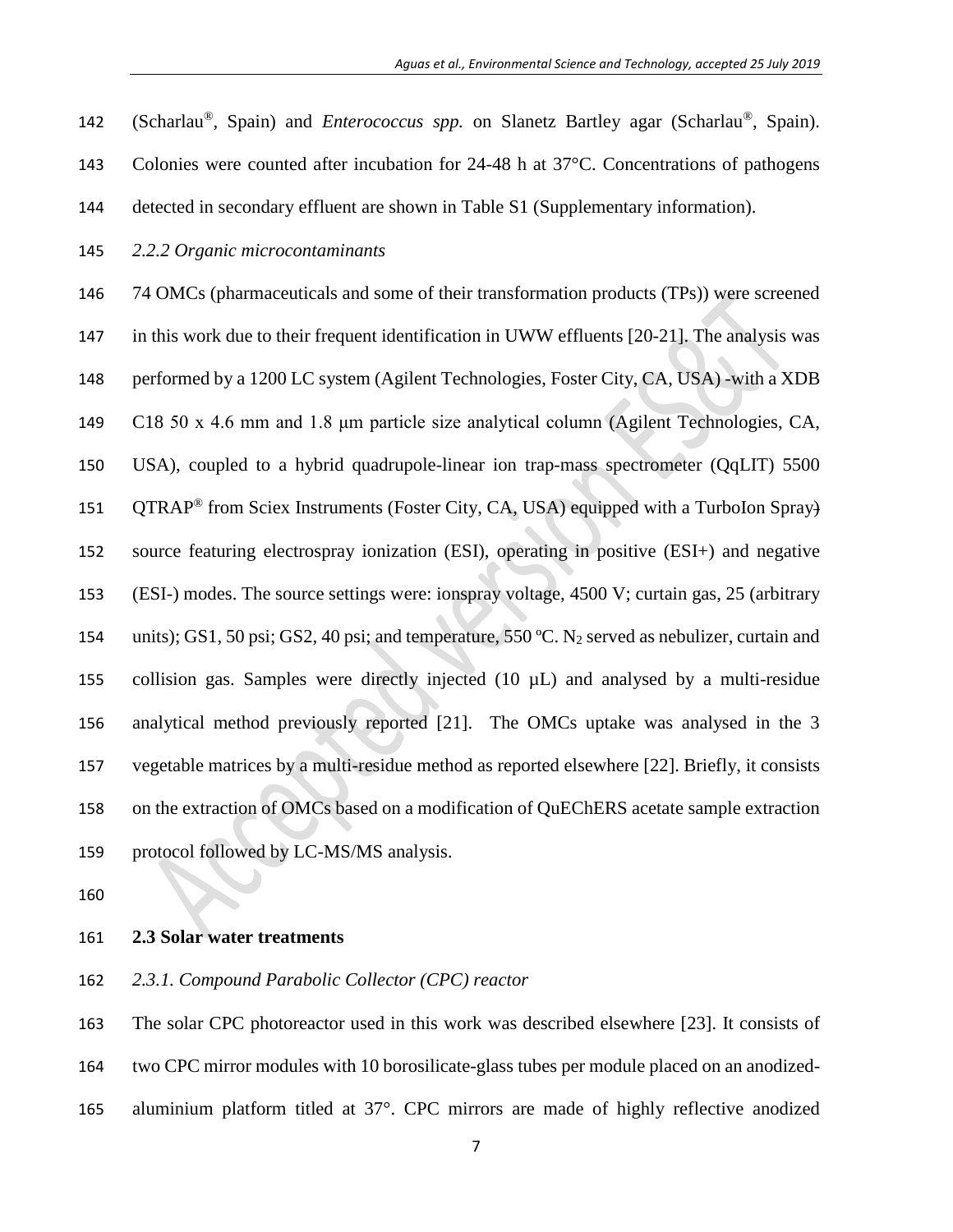irradiated surface, and illuminated water volume is 45L over a total volume of 60L. The flow rate used was 30 L/min. pH, dissolved oxygen, and temperature were continuously monitored by several probes inserted on pipes and data were recorded by data acquisition software. *2.3.2. Reagents* 171 Ferrous sulphate heptahydrate (FeSO<sub>4</sub>•7H<sub>2</sub>O, PANREAC, Spain) was used as the source of  $Fe<sup>2+</sup>$  for photo-Fenton experiments. Iron concentration was measured in water samples and in soil samples from crops irrigation tests. The measurement was done according to ISO6332, with a limit of quantification (LOQ) of 0.1 mg/L [13]. Hydrogen peroxide aqueous solution was used at 30% (w/v) (Riedel-de Haën, Germany), and diluted directly into the reaction 176 mixture.  $H_2O_2$  concentration was measured with a spectrophotometer at 410 nm according to

166 aluminium (MiroSun, Alanod, Germany), with a concentration factor of 1, 4.5  $m^2$  of total

- 177 DIN 38409 H15, limit of quantification (LOQ) 0.1 mg/L [13].
- 178 *2.3.3. Solar radiation measurements*

 Solar UV irradiance was measured using a global UV pyranometer (295–385 nm, Model 180 CUV4, Kipp&Zonen, Netherlands), providing data of incident radiation in terms of  $W_{UV}/m^2$ ). The accumulated UV energy in the solar reactor per unit of treated water volume and time (*QUV*, kJ/L) was estimated to evaluate the bacterial inactivation during solar processes. Treatment time was also used to describe the effectiveness of the solar processes. *QUV* allows the comparison of results under different weather conditions and reactors characteristics and 185 it is calculated by Eq.  $(1)$ :

186 
$$
Q_{uv,n} = Q_{uv,n-1} + \frac{\Delta t_n U V_{G,n} A_r}{V_t}; \Delta t_n = t_n - t_{n-1}
$$
 Eq (1)

187 where  $Q_{UV,n}$  and  $Q_{UV,n-1}$  is the cumulative UV energy per liter (kJ/L) at times *n* and *n-1*;  $UV_{G,n}$ 188 is the average incident radiation on the irradiated area  $(W/m^2)$ ,  $\Delta t_n$  is the experimental time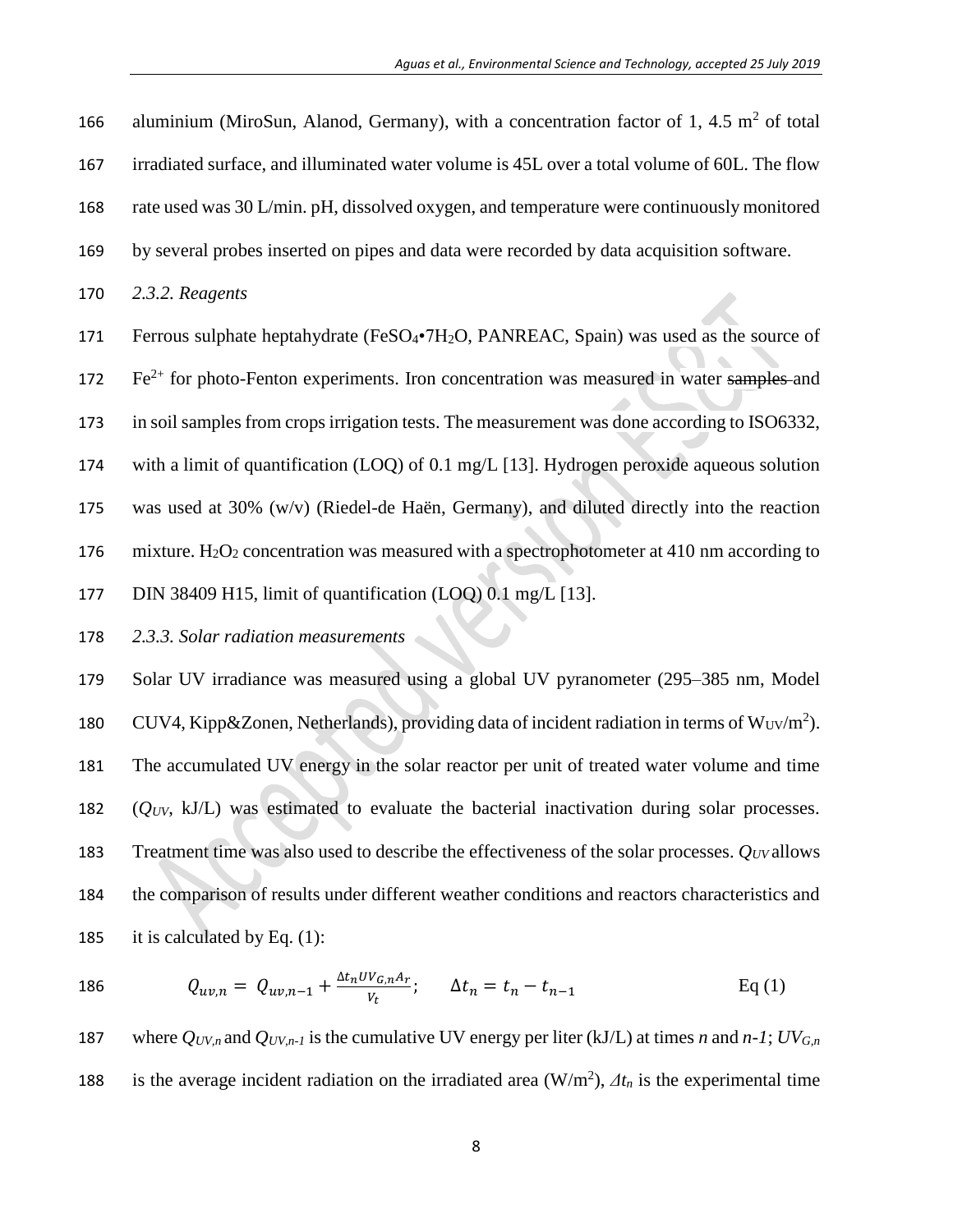- 189 of samples (s),  $A_r$  is the illuminated area of collector  $(m^2)$ , and  $V_t$  is the total volume of water treated (L) [23].
- *2.3.4. Solar experiments*

 All experiments were conducted at Plataforma Solar de Almeria (Spain) on completely sunny days. They started at the same local time (10:30 am) and lasted 5 h in consecutive days, so that water temperature (ranged from 27.1 to 39.2°C) and solar UV irradiance (ranged from  $\,$  23 to 45 W/m<sup>2</sup>) was similar for all experiments. Three solar treatments were investigated: i) 196 solar photo-inactivation, ii) solar/H<sub>2</sub>O<sub>2</sub> with 20 mg/L of H<sub>2</sub>O<sub>2</sub> and iii) solar photo-Fenton at natural water pH with  $10/20$  mg/L of Fe<sup>2+</sup>/H<sub>2</sub>O<sub>2</sub>. The reagents concentrations herein used were selected based on optimal concentrations for the same conditions as reported elsewhere [13,15,18].

 Solar experiments were carried out as follows; the photo-reactor tank was filled with 60 L of UWW effluent. When required, the reagents were added and re-circulated in the dark for homogenisation during 15 min [23]. After that, the reactor was uncovered and 10-mL samples were taken at regular intervals during the solar experiment for bacterial, OMCs and reagents quantification. 2 batches of UWW effluents per solar treatment were sampled and monitored to obtain the average monitoring results. The average of the bacterial inactivation results is reported along with an error equal to the standard deviation. Average values of the OMCs concentrations and their degradation during these treatments are also reported (Table 1).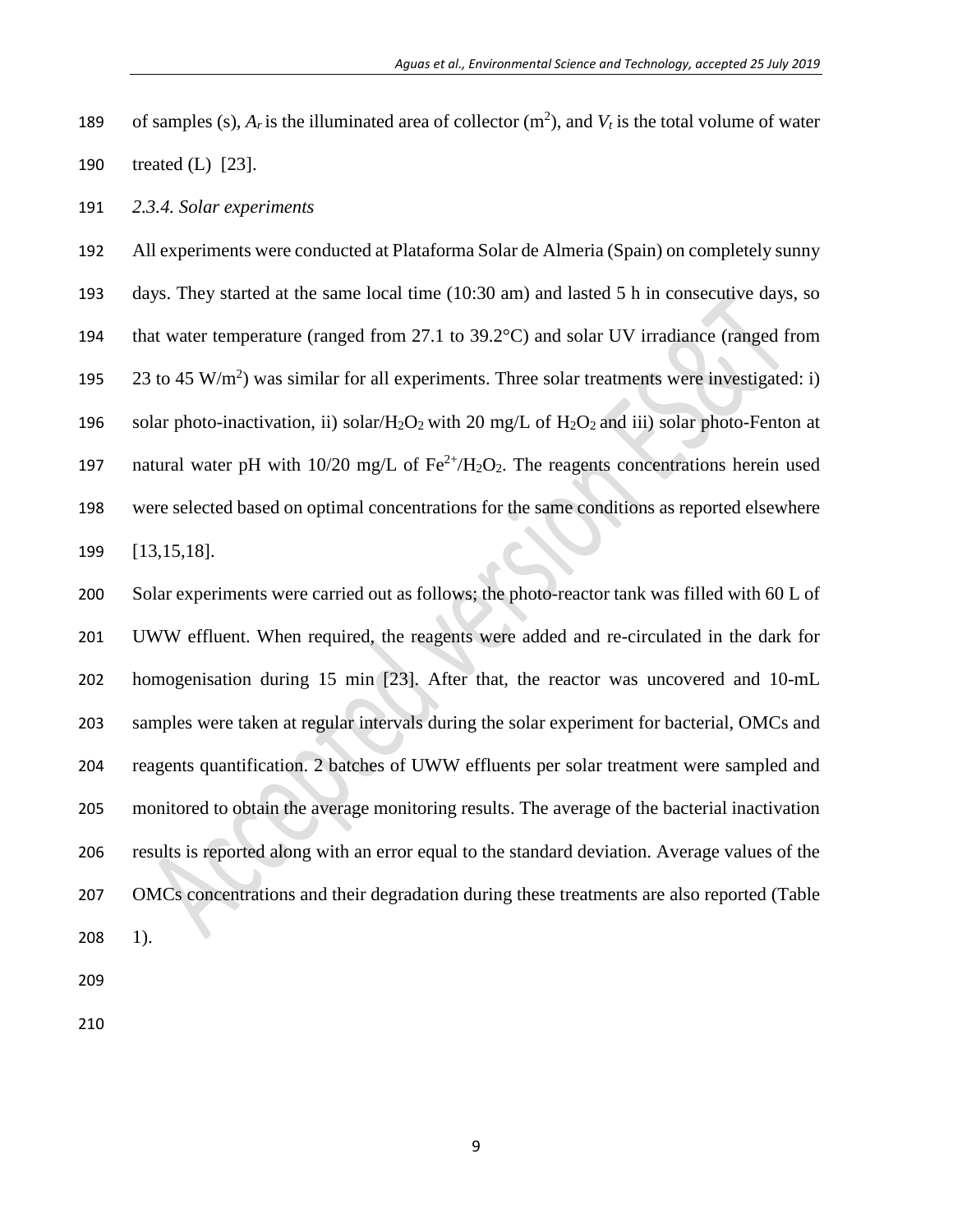## **2.4. Irrigation assays**

### *2.4.1 Experimental greenhouse*

 The irrigation assays were performed under controlled conditions at Plataforma Solar de 214 Almeria using a  $30 \text{ m}^2$ -experimental greenhouse, designed and built by Suministros D.R. 215 (Spain). It consists of 4 individual areas  $(7.5 \text{ m}^2 \text{ each})$  equipped with temperature and 216 humidity sensors connected to Ambitrol® software for controlling these parameters by cooling (Fisair, Spain) and heating (Gabarrón, Spain) systems and also automatic windows 218 located in the roof of each area. Averaged temperature during the experiments was  $25\pm5$  °C and humidity varied daily from 50 to 90 %.

*2.4.2. Crops* 

 Lettuce (*Lactuca sativa*) and radish (*Raphanus sativus*) crops were selected as they are raw- eaten vegetables with relative fast growing, i.e., 8-10 and 4-6 weeks from seeded to harvested, respectively. Both seeds were obtained from a local provider and grown on propylene pots (9x9x10 cm) filled with commercial and regular peat as substrate. According 225 to the manufacturer, it contains a N-P-K ratio (w/v) of 13-14-13  $g/L$ , respectively, pH 7, and 226 120 mS/m of conductivity. 100 pots per each type of crop and irrigation condition were used for statistical purposes.

*2.4.3. Crops irrigation experiments* 

 Lettuce and radish irrigation tests were done simultaneously, with similar growing conditions. 4 sets of 100 pots of lettuce and radish pots were planted, one per water sample evaluated (negative control, positive control, solar/H2O<sup>2</sup> treated effluent, and solar photo-Fenton treated effluent). Each set was placed in an individual area of the greenhouse to avoid potential risk of cross contamination between solar treated and secondary effluents. 2 batches of solar treated effluents were collected and stored at 4°C to provide sufficient irrigation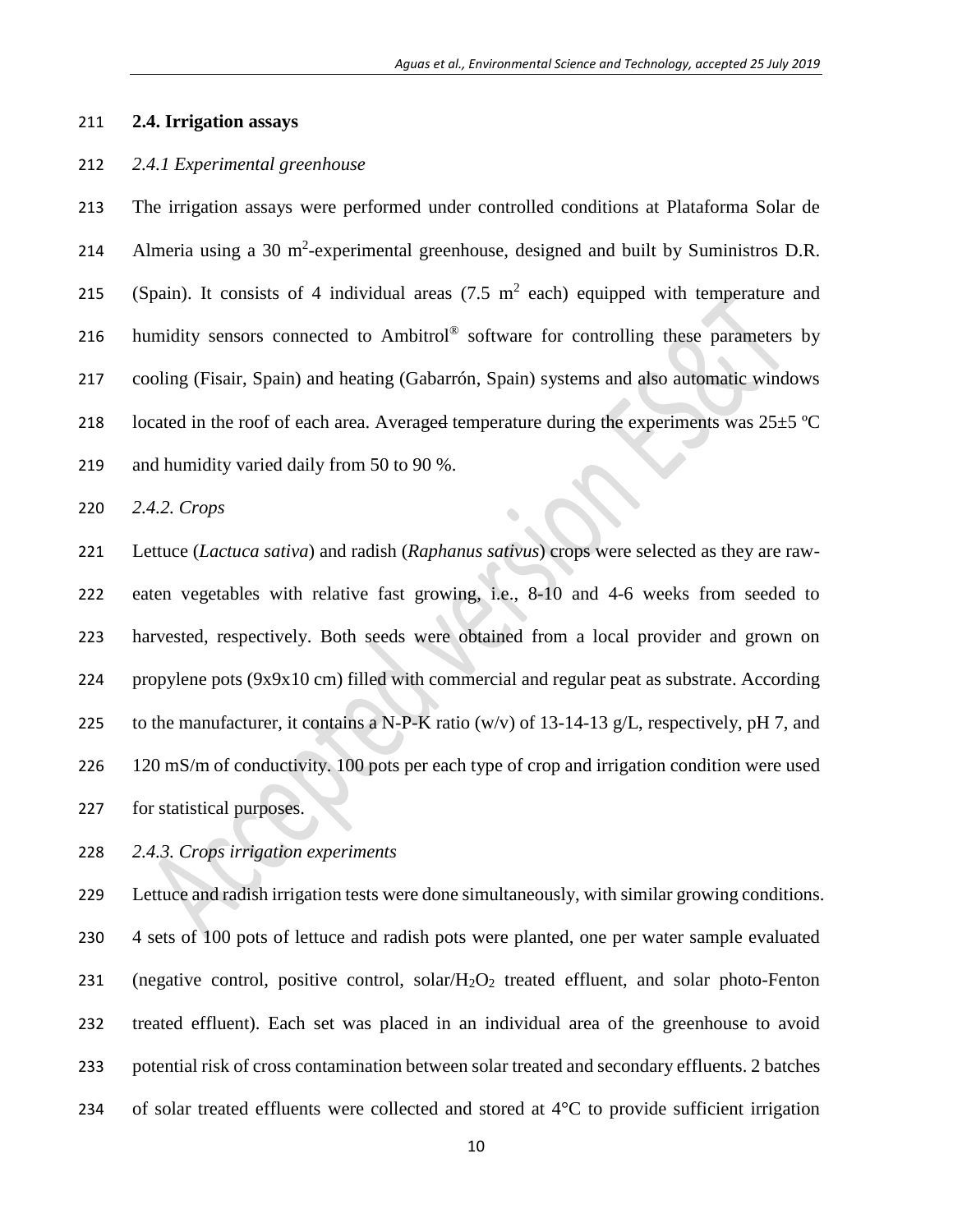water along the irrigation period. Analysis of bacterial regrowth of the selected pathogens in solar treated effluents during storage was evaluated at 24h, 48h and 72h post-treatment; no positive regrowth was found in any case. Each pot was regularly watered with 50 mL of corresponding type of water as reported elsewhere [18, 22].

*2.4.4. Detection of pathogens on crops and soil*

 After the irrigation period, 15 out 100 samples/pot of each irrigation test were randomly selected and analysed to detect and quantify the pathogens on surfaces of lettuce and radish leaves, radish fruit and on soil samples following reported methodology [17-18]. Briefly it consists of the following steps:

- 244 i) Leaves of lettuce or radish: each sample weights  $(3\pm 0.5)$  g, it is cut in small  $(<1 \text{ cm}^2)$  pieces, then mixed with 20 mL of saline solution, and homogenized in a Stomacher 400 (Seward, UK) at 260 rpm for five min.
- 247 ii) Radish fruit: follows the same procedure as leaves, but with samples of  $(7.0\pm0.1)$  g.
- 248 iii) Peat: the soil around each plant (1cm around) was collected and weighted to obtain 249 samples of  $(5.0\pm 0.5)$  g. Then, they were mixed with 45 mL of saline solution in 150 mL container and homogenized manually.

 The enumeration of pathogens in crops and soils were performed following the pour plate counting procedure described in section 2.2 and additionally 5 mL of the generated extract samples was spread in 140mm petri dishes with the corresponding culture media. The LOD was reduced to 20 CFU/100 mL in this case.

2.4.5 *Quantification of OMCs on crops* 

Composite samples of lettuces and radish (leaves and fruit) were washed with mineral water

- 257 prior trituration to remove any deposition in the surface of the crop and detect only true CECs
- absorption [23]. After that, the extraction of the composite samples was made per triplicate.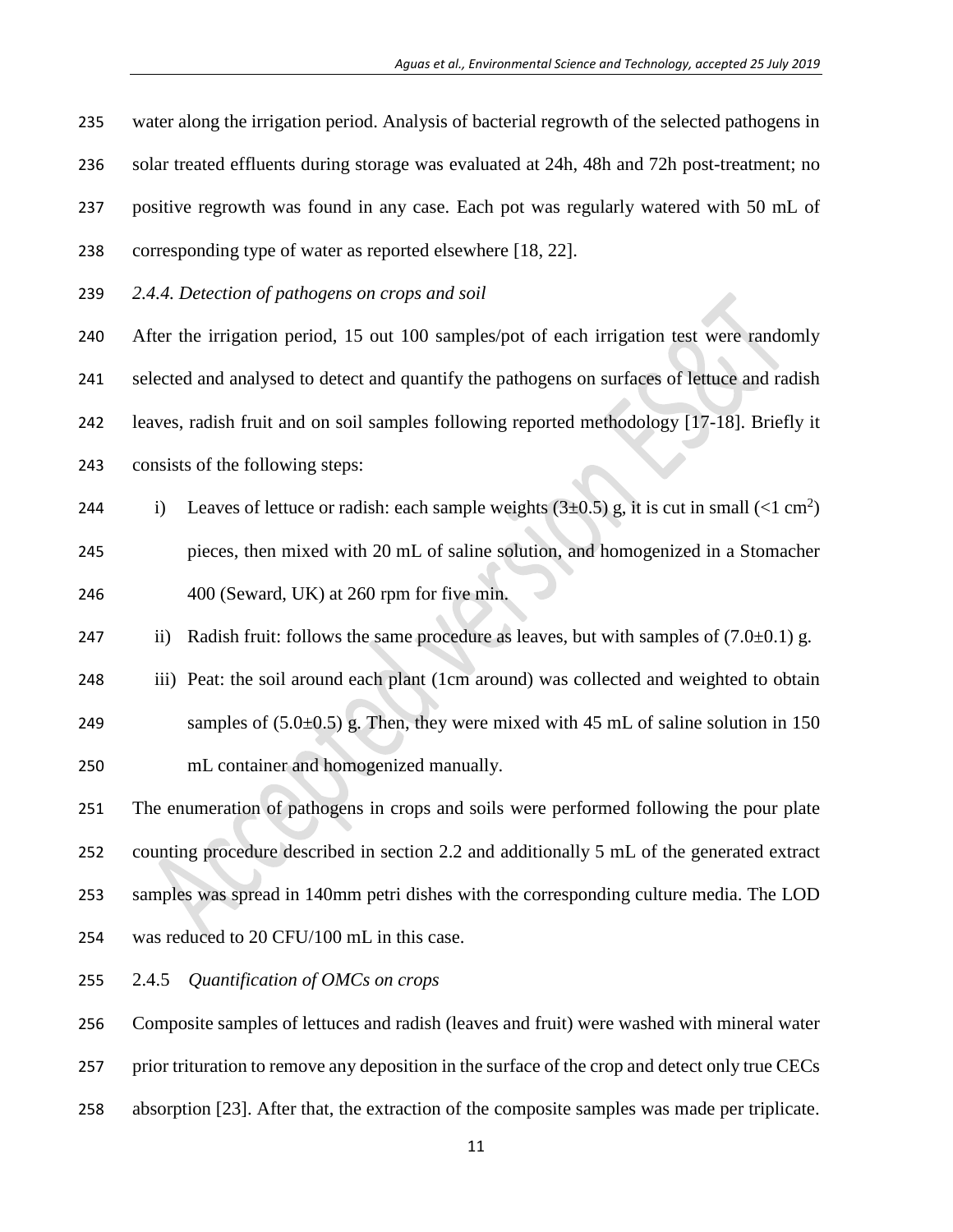- Results are shown as the average of the concentrations calculated (concentrations expressed
- in wet weight, w.w.).
- 

### **3. Results and discussion**

# **3.1 Solar treatment of UWW effluents**

*3.1.1 Bacterial inactivation* 

 The inactivation profile of total coliforms, *E. coli*, *Salmonella spp* and *Enterococcus spp* in effluents treated by solar processes at near neutral pH is showed in Figure 1. Water 267 temperature never exceeded 40 $\degree$ C, excluding therefore the thermal effect (T $>45\degree$ C) as a key parameter for bacterial inactivation in these results [24].

269 Reductions of target microorganisms to concentrations below our limit of detection was were attained in all cases requiring different solar cumulated UV energy and treatment times depending on the type of pathogen. As expected, the disinfection results using both solar processes were very similar and much faster than solar photo-inactivation [13-14,18]. Nevertheless, in the case of *Enterococcus* spp, the solar/H2O2 treatment was slightly faster than for the rest of microorganisms. The inactivation order for both solar oxidation processes 275 was: *Salmonella spp* (12 kJ/L and 90 min) > *E. coli* (23 kJ/L and 2.5 h) > total coliforms 276 (31 kJ/L and 3 h) > *Enterococcus spp.* (39 kJ/L and 41 kJ/L or 4 for solar/H<sub>2</sub>O<sub>2</sub> and photo-Fenton, respectively).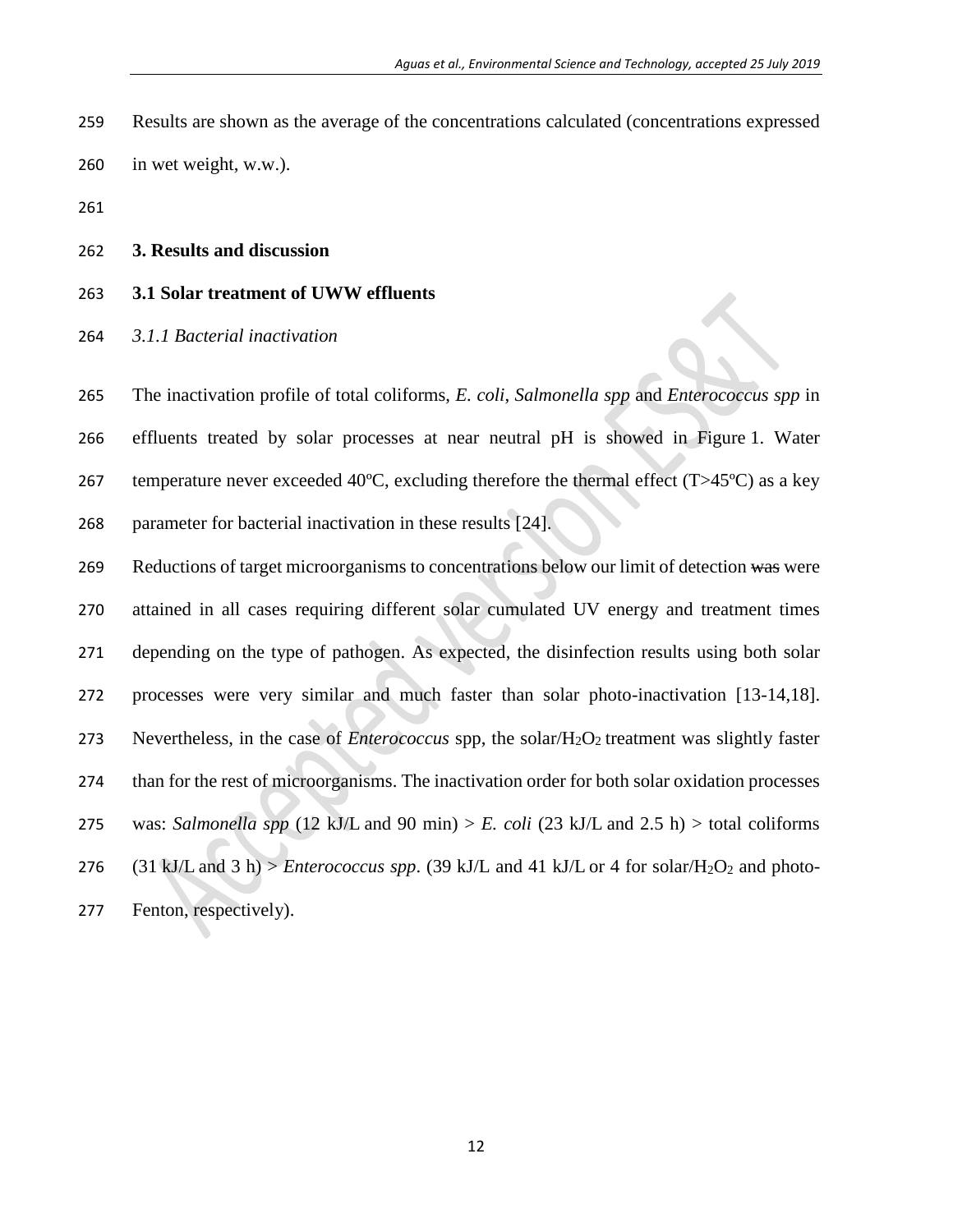

278 **Figure 1.** Inactivation profile of (a) Total coliforms, (b) *E. coli,* (c) *Salmonella sp* and (d) 279 *Enterococcus sp.* in UWW effluents by: solar photo-inactivation (-■-), solar/H<sub>2</sub>O<sub>2</sub> (20 mg/L) 280 (- $\bullet$ -) and solar photo-Fenton (10/20 mg/L of Fe<sup>2+</sup>/H<sub>2</sub>O<sub>2</sub>) (- $\bullet$ -).

281

282 These results show the capability of both treatments for reducing the microbial load in urban 283 UWW effluents. Similar results have been reported [13, 25]. The mechanisms explaining this 284 behaviour have been already described. In brief, the bactericidal effect of small 285 concentrations (mM range) of  $H_2O_2$  and sunlight is mainly attributed to the oxidative effect 286 of internal photo-Fenton reactions assisted by the internal iron and the diffused  $H_2O_2$  inside 287 the cell, leading to cell lethal damages [13, 25-26]. The results of photo-Fenton at natural 288 water pH are also in agreement with previous results in UWW, where effects of oxidant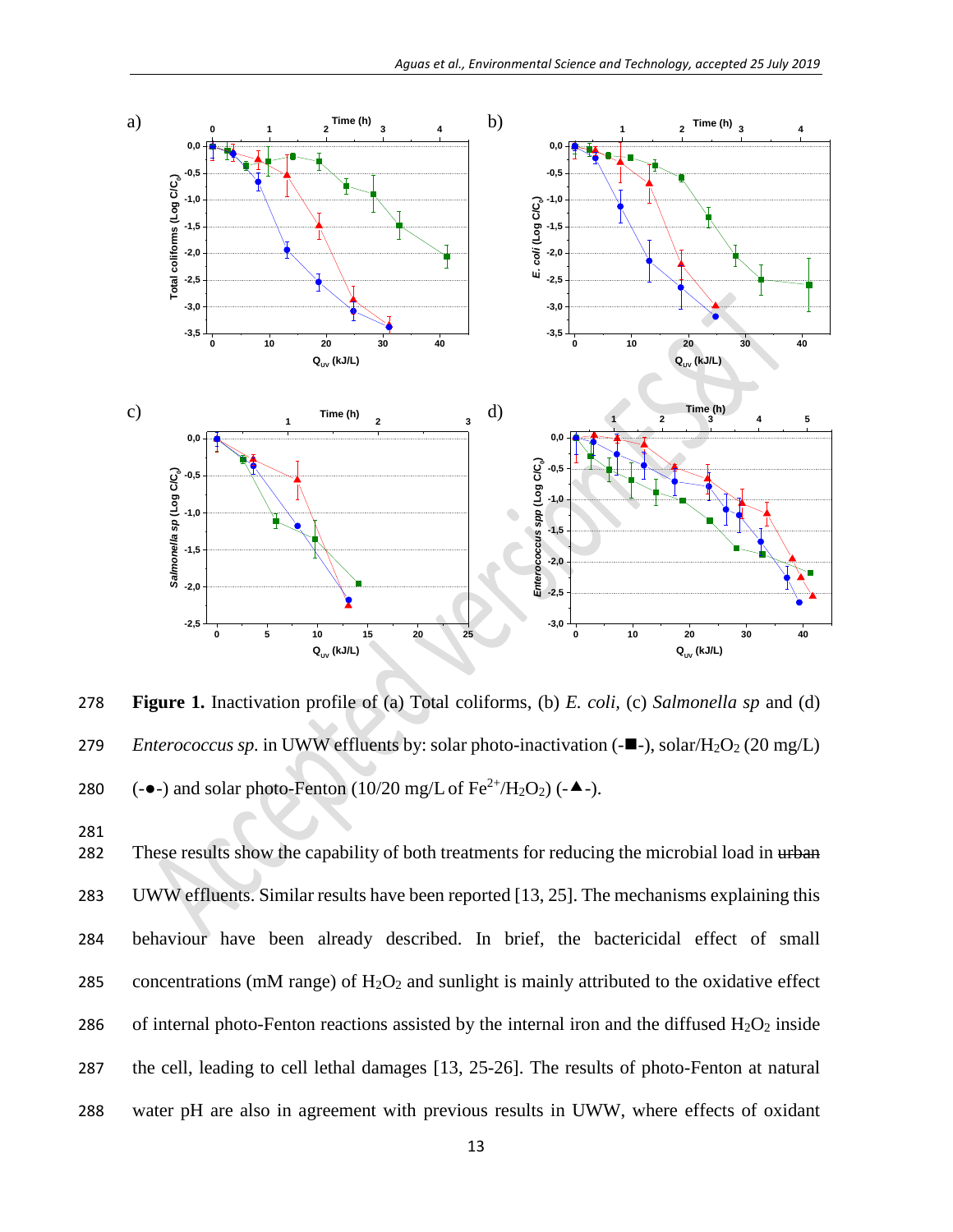291 related to the generation of  $HO^{\dagger}[13,16]$ .

292 The final H<sub>2</sub>O<sub>2</sub> concentration measured was 6.13 mg/L for photo-Fenton and 7.45 mg/L for 293 solar/ $H_2O_2$ . In photo-Fenton,  $H_2O_2$  (20 mg/L) was added at the beginning and after 60 min 294 of the experiment to balance the consumed  $H_2O_2$  during the process. This residual concentration (20 mg/L) can be considered innocuous for the crops, as their growth is not 296 compromised, as observed during the experiments. Even, the spontaneous  $H_2O_2$  breakdown in the natural water to water and oxygen will continue happening and decreasing the residual  $H_2O_2$  [18, 26-27]. Moreover, the residual presence of an oxidizing agent in the solar treated effluent could be beneficial to avoiding a possible bacterial regrowth (no regrowth was observed in our study) during the post-treatment water storage [28].

# **3.1.2 Organic microcontaminants removal**

 The concentration of 74 OMCs (commonly found in UWW) detected in secondary effluents and solar treated effluents by solar/ $H_2O_2$  and photo-Fenton treatment and their removal percentages are shown in Table 1. The results revealed the presence (>LOQ) of 34 OMCs out of the 74 investigated belonging to different classes of pharmaceutical compounds.

The OMCs concentration obtained in secondary effluents ranged from 10 to 6897 ng/L with

a total load of 14832 ng/L, highlighting the high average concentration of 4-FAA (6541 ng/L),

4-AAA (3590 ng/L), atenolol (681 ng/L), hydrochlorothiazide (593 ng/L) and gemfibrozil

(573 ng/L). These results are in line with previously reported results [21,22] and confirm the

common presence of OMCs, which remain in water after physical and conventional

biological treatments due to their high water stability and solubility [29].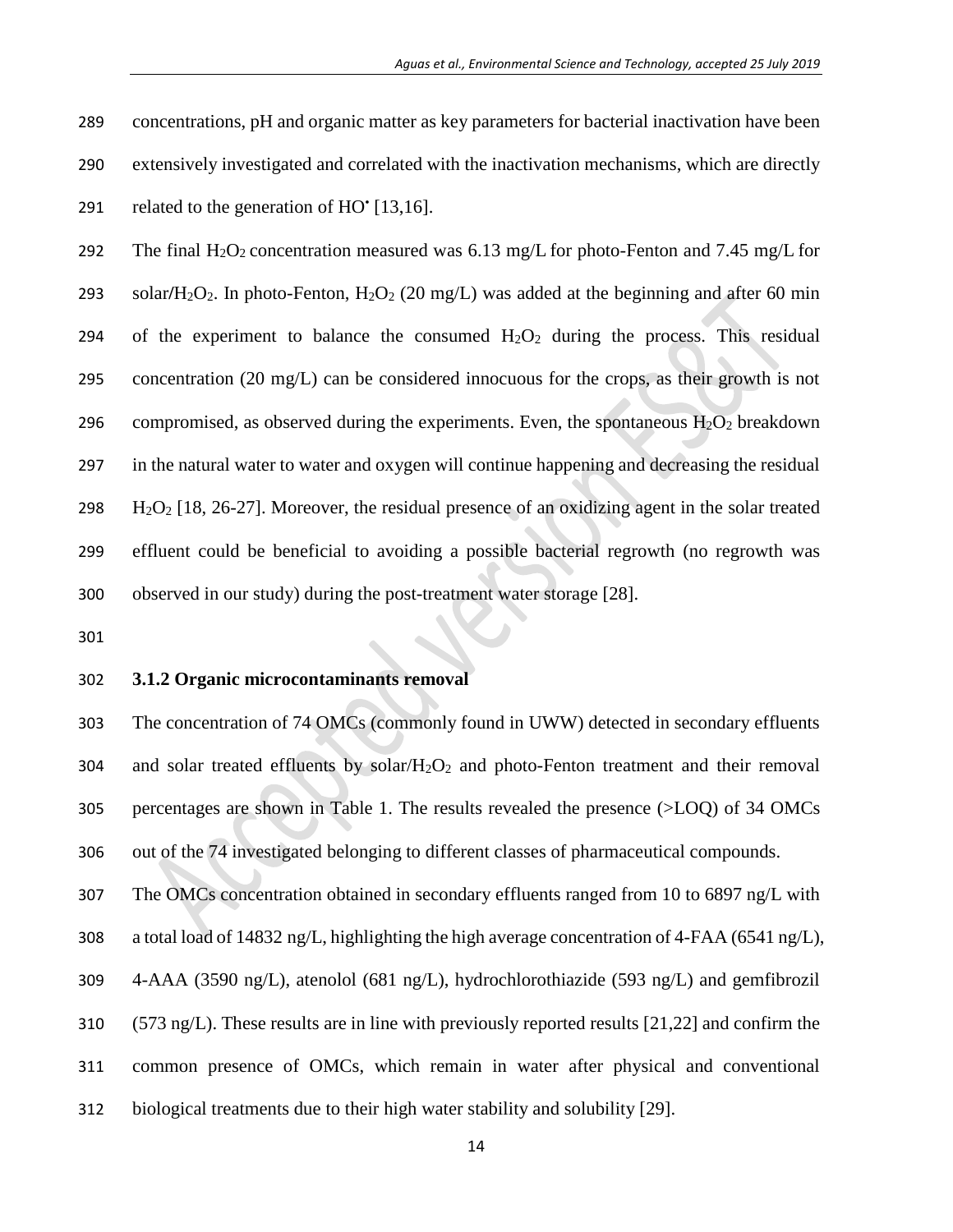| 313 | <b>Table 1.</b> Organic microcontaminants (OMCs) detected in secondary effluents and solar |
|-----|--------------------------------------------------------------------------------------------|
| 314 | treated effluents. OMCs with a 100% degradation are presented in bold.                     |

315

| Compound                  | Concentration range | Average in       | Degradation (%)  | Degradation (%) |
|---------------------------|---------------------|------------------|------------------|-----------------|
|                           | in secondary        | secondary        | solar/ $H_2O_2$  | solar photo-    |
|                           | effluents $(ng/L)$  | effluents (ng/L) |                  | Fenton          |
| $4-AA$                    | 233-428             | 304              | 100              | 100             |
| 4-AAA                     | 3117-4254           | 3590             | 54               | 61              |
| 4-FAA                     | 6106-6897           | 6541             | 73               | 75              |
| 4-MAA                     | 48-64               | 54               | 100              | 100             |
| Acetaminophen             | 50                  | 50               |                  | 100             |
| Antipyrine                | 294-322             | 308              | 100              | 100             |
| Atenolol                  | 626-770             | 681              | $\boldsymbol{0}$ | $6\overline{6}$ |
| Azithromycin              | 259-476             | 363              | 32               | 51              |
| Caffeine                  | 55-68               | 61               | 37               | 40              |
| Carbamazepine             | 90-107              | 97               | 11               | 19              |
| Carbamazepine epox        | $22 - 24$           | 23               | 60               | 62              |
| Citalopram                | 187-209             | 198              | $\overline{2}$   | 14              |
| Clarithromycin            | 16-30               | 23               | $\boldsymbol{0}$ | $\overline{0}$  |
| Diazepam                  | $10 - 15$           | 12               | $\boldsymbol{0}$ | $\overline{0}$  |
| <b>Famotidine</b>         | 13-24               | 18               | 100              | 100             |
| Fenofibric acid           | 26-97               | 66               | 78               | 89              |
| Gemfibrozil               | 457-852             | 573              | 77               | 88              |
| Hydrochlorothiazide       | 438-1015            | 593              | 83               | 49              |
| Ketoprofen                | 40-87               | 66               | 100              | 100             |
| Lincomycin                | 72-130              | 96               | 100              | 100             |
| Mepivacaine               | $9 - 22$            | 16               | 96               | 47              |
| Metoclopramide            | 18-31               | 26               | 97               | 100             |
| Metoprolol                | $7 - 17$            | 13               | $\mathbf{0}$     | 3               |
| Metronidazole             | 20-52               | 30               | 100              | 78              |
| <b>Naproxen</b>           | 50-62               | 54               | 100              | $\blacksquare$  |
| Pentoxifylline            | 24-90               | 51               | $\mathbf{0}$     | 11              |
| Primidone                 | 51-104              | 84               | $\mathbf{0}$     | $\overline{0}$  |
| Propranolol               | 30-58               | 50               | 95               | 94              |
| <b>Ranitidine</b>         | 178-484             | 340              | 100              | 100             |
| <b>Sotalol</b>            | $20 - 37$           | 32               | 100              | 100             |
| Sulfamethoxazole          | 51-112              | 83               | 71               | 63              |
| Sulfapyridine             | 34-76               | 58               | 91               | 87              |
| Trimethoprim              | $25 - 64$           | 45               | 54               | 47              |
| Venlafaxine               | 126-287             | 233              | $\overline{0}$   | 4               |
| Total average load (ng/L) |                     | 14832            | 56%              | 66%             |

316 LOQ: Limit of quantification. ( - ): No data. 317 \*Metabolites of metamizole: 4-AA (4-Aminoantipyrine); 4-AAA (N-acetyl-4-aminoantipyrine); 4-FAA (N-formyl-4-aminoantipyrine); 4- 318 MAA (N-methyl-4-aminoantipyrine).

316<br>317<br>318<br>319

| 320 | Considering the total load of the detected OMCs (14832 ng/L), solar/H <sub>2</sub> O <sub>2</sub> and solar photo- |
|-----|--------------------------------------------------------------------------------------------------------------------|
| 321 | Fenton showed a removal efficiency of 56 % and 66 %, respectively. Looking at specific                             |
| 322 | OMCs, 10 of them were completely removed using both treatments (final concentration $\lt$                          |
| 323 | LOQ); while 9 and 6 OMCs were degraded above 70% by $H_2O_2$ /solar and solar/photo-Fenton,                        |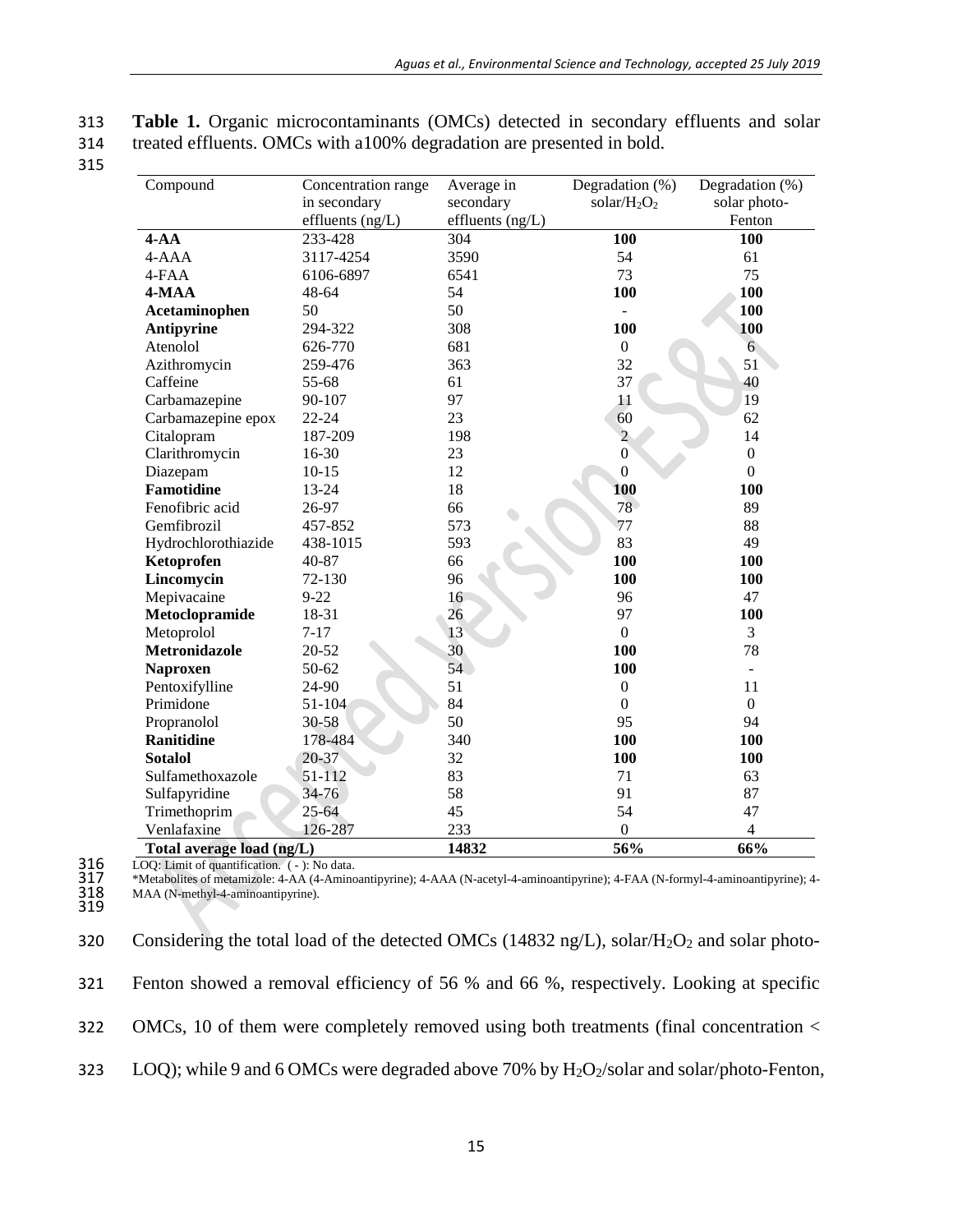respectively. In the case of hydrochlorothiazide, metronidazole, mepivacaine, 325 sulfamethoxazole, sulfapyridine and trimethoprim,  $H_2O_2$ /solar was more efficient than photo-Fenton, while the opposite happened in the rest of the OMCs.

 These results can be explained by the mechanisms involved in the OMCs degradation in both 328 processes. In the case of solar/ $H_2O_2$ , the partial removal of OMCs is due to the oxidation by  $H_2O_2$  in combination with solar photons. Although the generation of HO<sup>•</sup> under solar light can be discarded, as this process requires photons with wavelengths under 290 nm, which are practically inexistent in the solar spectrum at the Earth´s surface [12], the generation of a 332 small amount of HO' cannot be completely discarded considering the chemical complexity of the water matrix (secondary effluents) investigated, which may account for the OMCs degradation obtained in this work.

 Previous investigations in similar conditions confirm similar degradation rates of 336 pharmaceuticals in UWW. Ferro et al. (2015) [18] used solar/ $H_2O_2$  for inactivation of antimicrobial resistant *E. coli* and *E. faecalis*, and the removal of spiked pharmaceuticals (100 μg/L). Carbamazepine, flumequine and thiabendazole were removed 36.9%, 68.3% and 99.9% within 5 hours of treatment, respectively. Moreira et al. (2018) [30] reported the removal of spiked pharmaceuticals (100 μg/L) in UWW, 40% carbamazepine, 45% sulfamethoxazole, after 5 hours, and 100% diclofenac in 3 hours of solar exposure. Higher antibiotic concentrations have also removed partially in UWW, as reported by Rizzo et al., (2018) [31], where for example 71% removal of chloranphenicol was attained with a solar 344 UV dose of 1173 kJ/L. Nevertheless, the initial pharmaceutical concentration (25 000  $\mu$ g/L) in this work [31] is much higher than the commonly OMCs usually found in UWW samples, 346 from 0.002 to 6.9  $\mu$ g/L, as shown in our results (Table 1).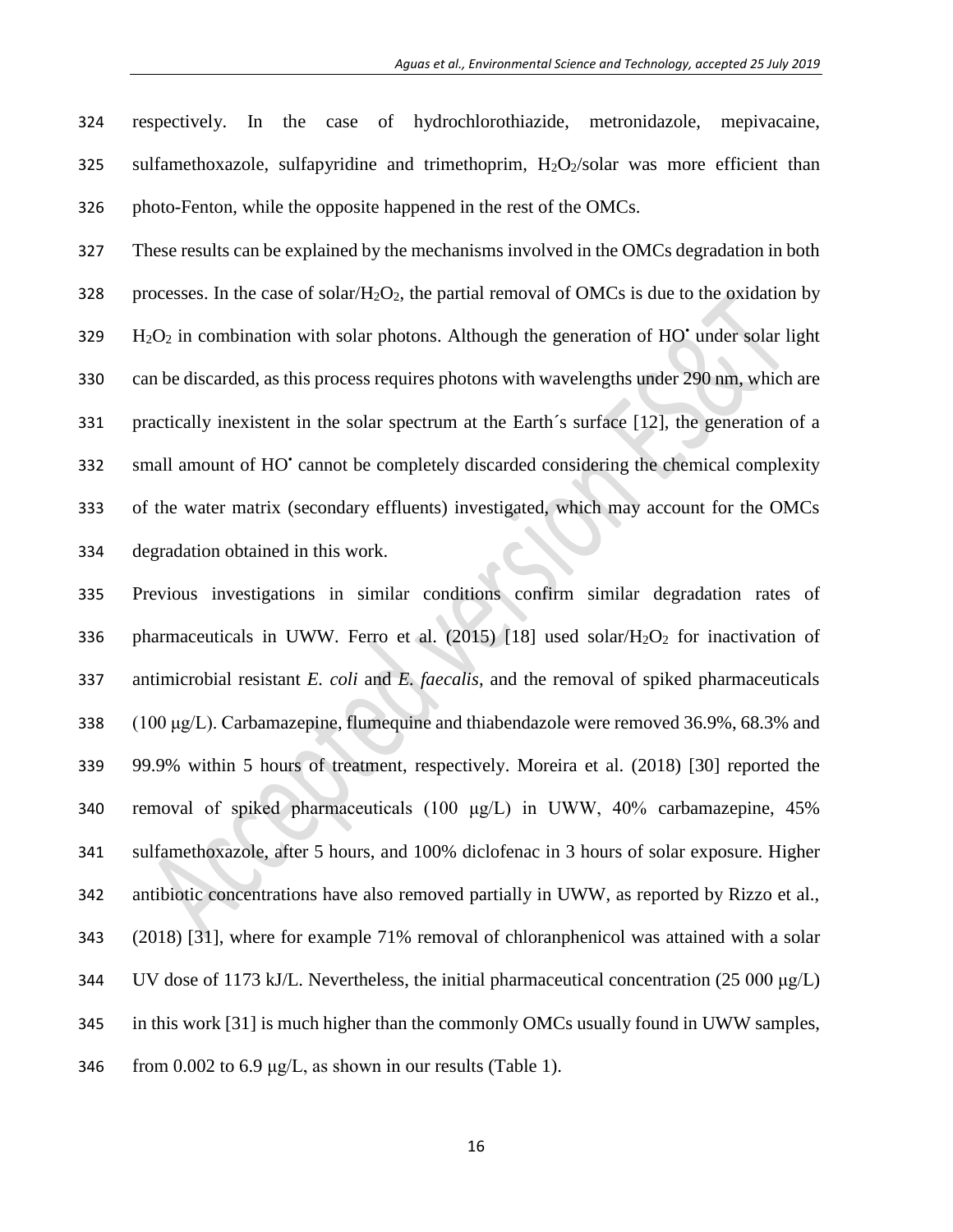347 Conversely, for solar photo-Fenton, the well-known generation of HO' is responsible for a higher oxidant capacity, although limited degradation was obtained. Recent studies report on the limited efficiency of 'mild photo-Fenton' – i.e. mM concentrations of reagents and near neutral pH - for the degradation of OMCs (most of cases with spiked pollutants in real WW samples) [30-31]. They claim as the main reason the formation of iron sludge due to the precipitation of iron hydroxide at neutral pH. For example, Moreira et al. (2018) report degradations of only 20% for carbamazepine and sulfamethoxazole, and 100% for diclofenac [30].

 The present contribution reports for the first time on the disinfection and degradation of 74 356 OMCs in real UWW effluents by solar/ $H_2O_2$  and solar photo-Fenton at pilot scale. Both solar treatments reduce more than 55% the total OMCs load determined in the effluents as well as the selected microbial pathogens below to the detection limit (2 CFU/mL). The lower 359 chemicals consumption for solar/ $H_2O_2$  makes this process more suitable for the reuse 360 application under study. Further research is needed to improve the disinfection results to meet 361 the irrigation quality criteria-restricted use  $\left($  < 1/100 CFU/mL).

# **3.2. Microbiological assessment of irrigated crops**

 The microbiological results obtained for crops irrigated with mineral water (negative control) showed, as expected, negative results in all analysed samples, i.e., the absence of bacteria in lettuce, radish, radish leaves and soil samples. Table 2 shows the presence and absence of the 367 selected pathogens in the crop samples irrigated with secondary effluents untreated and solar treated effluents by the two solar processes.

 The samples irrigated with secondary effluents showed the presence of all the selected 370 bacteria in 60% of the samples analysed (leaves, fruit and soil), with concentrations  $\geq$  200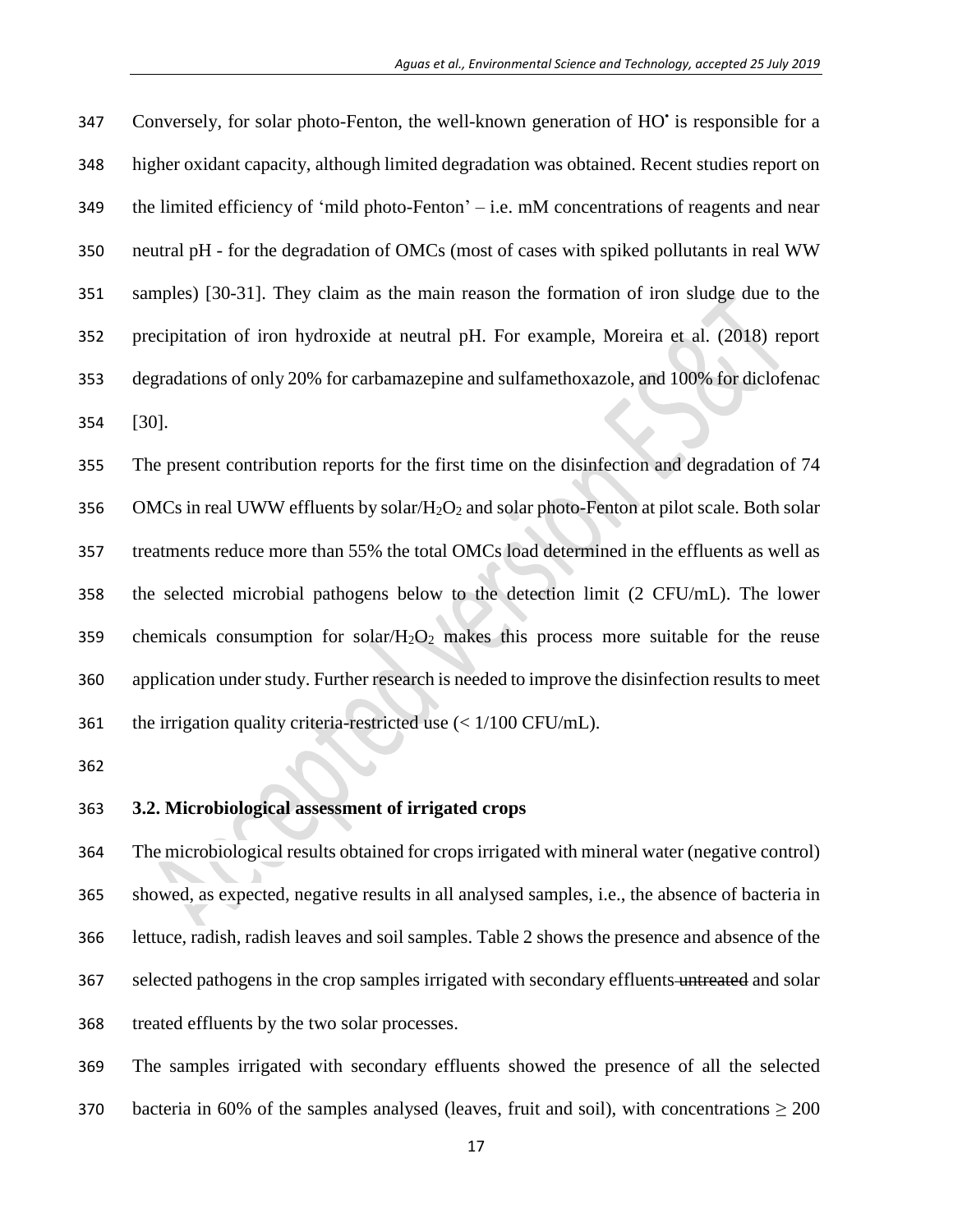CFU/100mL. Nevertheless, the radish leaves showed complete absence of all bacteria, which may be explained by the high hydrophobicity of the leaves surface, reducing therefore the adhesion of bacteria. Although radish leaves are not eaten by human they can be used for animal feed, therefore control of their quality may be also important. *E. coli* was detected in only 33% of the analysed lettuce leaves samples, which may be attributed to the low capability of survival of this bacterial strain far from their environmental conditions (water or humidity and nutrients) [32]. Total absence of *Enterococcus spp*. in soil samples was also observed. This can be explained by the lack of required more complex nutrients for these bacteria strain [33]. Moreover, *Enterococcus spp*. has a lower survival capacity in soils after watering (rainfall) compared with other gram-negative bacteria, i.e. *E. coli* [34]. These results confirmed the high health risk associated with direct reuse of secondary effluents for human consumed crops [2-3]. According to the guidelines for the restricted reuse of wastewater, the presence of *E. coli* is, in all cases, over the permitted concentration for irrigation of unprocessed raw eaten crops (< 100 CFU/100mL [6-7] and < 1 CFU/100mL [8]).

 The microbiological quality results from the analysis of lettuce leaves, radish fruit and leaves, 386 and soil irrigated with treated effluents by solar/ $H_2O_2$  and solar photo-Fenton show the complete absence of *E. coli*, *Salmonella spp* and *Enterococcus spp* (Table 2)*.* Regarding total coliforms, a substantial reduction in lettuce leaves using both treatments was observed. Only the 20% of the samples showed positive results in the case of lettuce, i.e., 3 out 15 samples, with concentration of 200 CFU/100mL, and none for radish samples, including leaves and fruits. On the other hand, in soil samples the detection of total coliforms showed that, in the 392 case of solar/ $H_2O_2$ , 10-11 (radish soil-lettuce soil) out of 15 samples were positive, with a maximum concentration of 900 CFU/100mL; while photo-Fenton showed zero (lettuce soil) or one (radish soil) out of 15. These differences observed in soil samples can be attributed to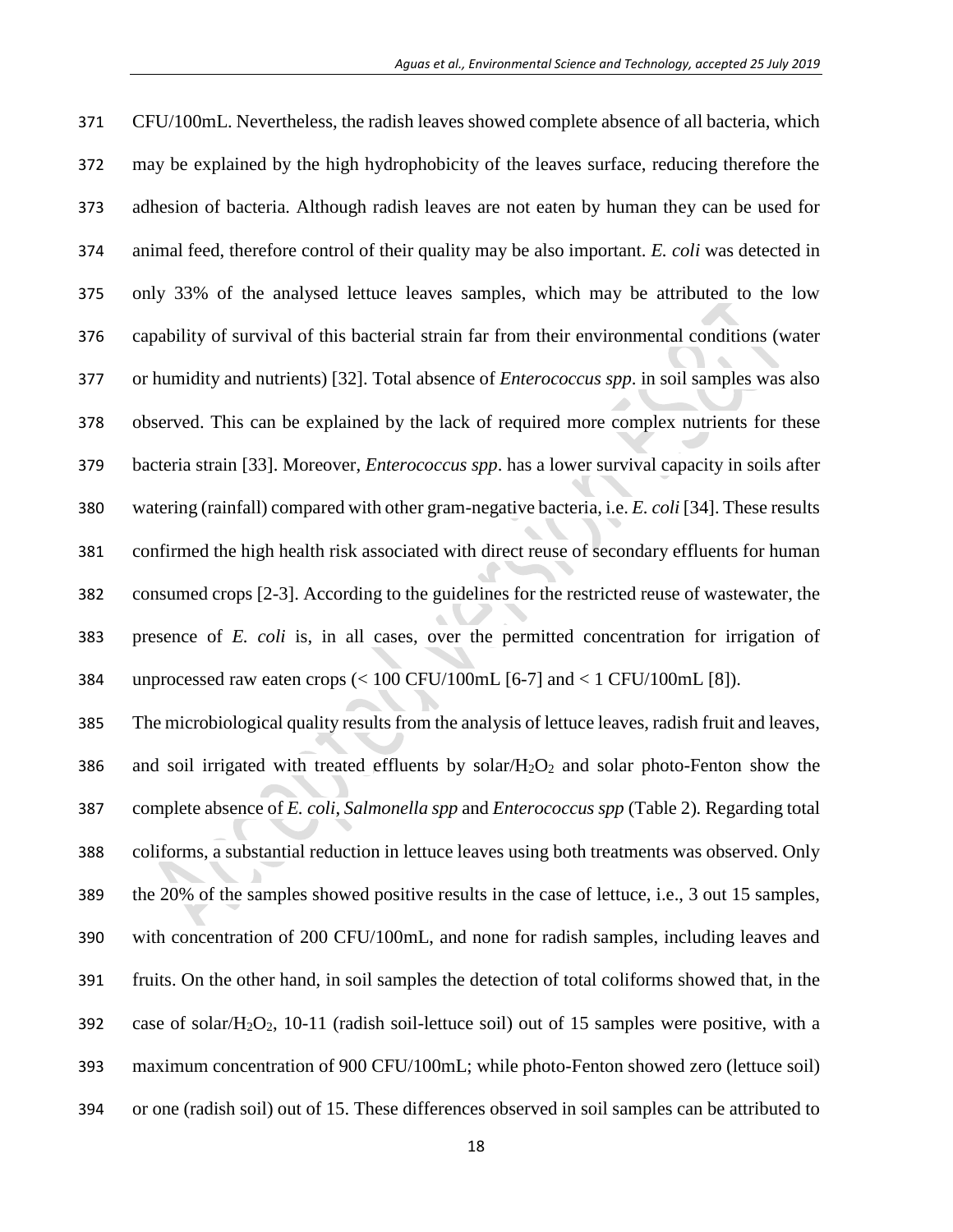| 395 | the presence of a certain amount of iron in the soil due to the consecutive irrigation events.                    |
|-----|-------------------------------------------------------------------------------------------------------------------|
| 396 | The iron concentration measured in water/soil samples used during irrigation protocol (using                      |
| 397 | treated effluents by solar photo-Fenton) revealed a slightly higher concentration $(0.46 \text{ mg/L})$           |
| 398 | than in those irrigated by solar/H <sub>2</sub> O <sub>2</sub> (< 0.1 mg/L). This iron in soil may react with the |
| 399 | residual $H_2O_2$ of the solar treated effluent thought Fenton and Fenton-like reactions                          |
| 400 | producing a bactericidal effect. Several articles show that Fenton processes have been used                       |
| 401 | in the remediation of pesticides contaminated soils including pendimethalin, DDT, diuron,                         |
| 402 | 2,4-dichlorophenol and pentachlorophenol [35]. However, some authors claim that Fenton                            |
| 403 | applied for soil remediation is very harmful to the microbes in the soil [35].                                    |

404

405 **Table 2.** Detection of pathogens on lettuce and radish crop irrigated with secondary effluents 406 and solar treated effluents.

 $\bullet$ 

| Crop sample   | <b>UWW</b> sample        | <b>Total</b><br>coliforms*                                                                                                                                                        | $E.$ coli*                                                                                                                       | <b>Salmonella</b><br>$spp*$                                                     | <b>Enterococcus</b><br>$spp*$  |
|---------------|--------------------------|-----------------------------------------------------------------------------------------------------------------------------------------------------------------------------------|----------------------------------------------------------------------------------------------------------------------------------|---------------------------------------------------------------------------------|--------------------------------|
| Lettuce       |                          |                                                                                                                                                                                   |                                                                                                                                  |                                                                                 |                                |
|               | effluent<br>secondary    | 15/15(400)                                                                                                                                                                        | 5/15(200)                                                                                                                        | 15/15(200)                                                                      | 9/15(200)                      |
|               | <b>Untreated</b>         |                                                                                                                                                                                   |                                                                                                                                  |                                                                                 |                                |
| Leaves        | Treated $(H_2O_2/solar)$ | 3/15(200)                                                                                                                                                                         | $0/15$ ( <lod)< td=""><td><math>0/15</math> (<lod)< td=""><td><math>0/15</math> (<lod)< td=""></lod)<></td></lod)<></td></lod)<> | $0/15$ ( <lod)< td=""><td><math>0/15</math> (<lod)< td=""></lod)<></td></lod)<> | $0/15$ ( <lod)< td=""></lod)<> |
|               | Treated (PhotoFenton)    | 3/15(200)                                                                                                                                                                         | $0/15$ ( <lod)< td=""><td><math>0/15</math> (<lod)< td=""><td><math>0/15</math> (<lod)< td=""></lod)<></td></lod)<></td></lod)<> | $0/15$ ( <lod)< td=""><td><math>0/15</math> (<lod)< td=""></lod)<></td></lod)<> | $0/15$ ( <lod)< td=""></lod)<> |
|               | effluent<br>secondary    | 15/15 (15500)                                                                                                                                                                     | 15/15 (1200)                                                                                                                     | 15/15(200)                                                                      | $0/15$ ( <lod)< td=""></lod)<> |
|               | <b>Untreated</b>         |                                                                                                                                                                                   |                                                                                                                                  |                                                                                 |                                |
| Soil          | Treated $(H_2O_2/solar)$ | 11/15(900)                                                                                                                                                                        | $0/15$ ( <lod)< td=""><td><math>0/15</math> (<lod)< td=""><td><math>0/15</math> (<lod)< td=""></lod)<></td></lod)<></td></lod)<> | $0/15$ ( <lod)< td=""><td><math>0/15</math> (<lod)< td=""></lod)<></td></lod)<> | $0/15$ ( <lod)< td=""></lod)<> |
|               | Treated (Photo-Fenton)   | $0/15(<$ LOD)                                                                                                                                                                     | $0/15$ ( <lod)< td=""><td><math>0/15</math> (<lod)< td=""><td><math>0/15</math> (<lod)< td=""></lod)<></td></lod)<></td></lod)<> | $0/15$ ( <lod)< td=""><td><math>0/15</math> (<lod)< td=""></lod)<></td></lod)<> | $0/15$ ( <lod)< td=""></lod)<> |
| <b>Radish</b> |                          |                                                                                                                                                                                   |                                                                                                                                  |                                                                                 |                                |
|               | effluent<br>secondary    | $0/15$ ( <lod)< td=""><td><math>0/15</math> (<lod)< td=""><td><math>0/15</math> (<lod)< td=""><td><math>0/15</math> (<lod)< td=""></lod)<></td></lod)<></td></lod)<></td></lod)<> | $0/15$ ( <lod)< td=""><td><math>0/15</math> (<lod)< td=""><td><math>0/15</math> (<lod)< td=""></lod)<></td></lod)<></td></lod)<> | $0/15$ ( <lod)< td=""><td><math>0/15</math> (<lod)< td=""></lod)<></td></lod)<> | $0/15$ ( <lod)< td=""></lod)<> |
|               | <b>Untreated</b>         |                                                                                                                                                                                   |                                                                                                                                  |                                                                                 |                                |
| Leaves        | Treated $(H_2O_2/solar)$ | $0/15$ ( <lod)< td=""><td><math>0/15</math> (<lod)< td=""><td><math>0/15</math> (<lod)< td=""><td><math>0/15</math> (<lod)< td=""></lod)<></td></lod)<></td></lod)<></td></lod)<> | $0/15$ ( <lod)< td=""><td><math>0/15</math> (<lod)< td=""><td><math>0/15</math> (<lod)< td=""></lod)<></td></lod)<></td></lod)<> | $0/15$ ( <lod)< td=""><td><math>0/15</math> (<lod)< td=""></lod)<></td></lod)<> | $0/15$ ( <lod)< td=""></lod)<> |
|               | Treated (PhotoFenton)    | $0/15$ ( <lod)< td=""><td><math>0/15</math> (<lod)< td=""><td><math>0/15</math> (<lod)< td=""><td><math>0/15(&lt;</math>LOD)</td></lod)<></td></lod)<></td></lod)<>               | $0/15$ ( <lod)< td=""><td><math>0/15</math> (<lod)< td=""><td><math>0/15(&lt;</math>LOD)</td></lod)<></td></lod)<>               | $0/15$ ( <lod)< td=""><td><math>0/15(&lt;</math>LOD)</td></lod)<>               | $0/15(<$ LOD)                  |
| Fruits        | effluent<br>secondary    | 10/15(4400)                                                                                                                                                                       | 10/15(3900)                                                                                                                      | 15/15(200)                                                                      | 15/15 (23300)                  |
|               | <b>Untreated</b>         |                                                                                                                                                                                   |                                                                                                                                  |                                                                                 |                                |
|               | Treated $(H_2O_2/solar)$ | 1/15(1800)                                                                                                                                                                        | $0/15$ ( <lod)< td=""><td><math>0/15</math> (<lod)< td=""><td><math>0/15</math> (<lod)< td=""></lod)<></td></lod)<></td></lod)<> | $0/15$ ( <lod)< td=""><td><math>0/15</math> (<lod)< td=""></lod)<></td></lod)<> | $0/15$ ( <lod)< td=""></lod)<> |
|               | Treated (Photo-Fenton)   | $0/15$ ( <lod)< td=""><td><math>0/15</math> (<lod)< td=""><td><math>0/15</math> (<lod)< td=""><td><math>0/15</math> (<lod)< td=""></lod)<></td></lod)<></td></lod)<></td></lod)<> | $0/15$ ( <lod)< td=""><td><math>0/15</math> (<lod)< td=""><td><math>0/15</math> (<lod)< td=""></lod)<></td></lod)<></td></lod)<> | $0/15$ ( <lod)< td=""><td><math>0/15</math> (<lod)< td=""></lod)<></td></lod)<> | $0/15$ ( <lod)< td=""></lod)<> |
| Soil          | effluent<br>secondary    | 12/15(6300)                                                                                                                                                                       | 12/15(400)                                                                                                                       | 15/15(200)                                                                      | $0/15$ ( <lod)< td=""></lod)<> |
|               | <b>Untreated</b>         |                                                                                                                                                                                   |                                                                                                                                  |                                                                                 |                                |
|               | Treated $(H_2O_2/solar)$ | 10/15(400)                                                                                                                                                                        | $0/15(<$ LOD)                                                                                                                    | $0/15$ ( <lod)< td=""><td><math>0/15</math> (<lod)< td=""></lod)<></td></lod)<> | $0/15$ ( <lod)< td=""></lod)<> |
|               | Treated (Photo-Fenton)   | 1/15(100)                                                                                                                                                                         | $0/15$ ( <lod)< td=""><td><math>0/15</math> (<lod)< td=""><td><math>0/15</math> (<lod)< td=""></lod)<></td></lod)<></td></lod)<> | $0/15$ ( <lod)< td=""><td><math>0/15</math> (<lod)< td=""></lod)<></td></lod)<> | $0/15$ ( <lod)< td=""></lod)<> |

408  $CFU/mL$  detected.<br>409  $(< LOD$ : below lin

(< LOD): below limit of detection: 20 CFU/100mL.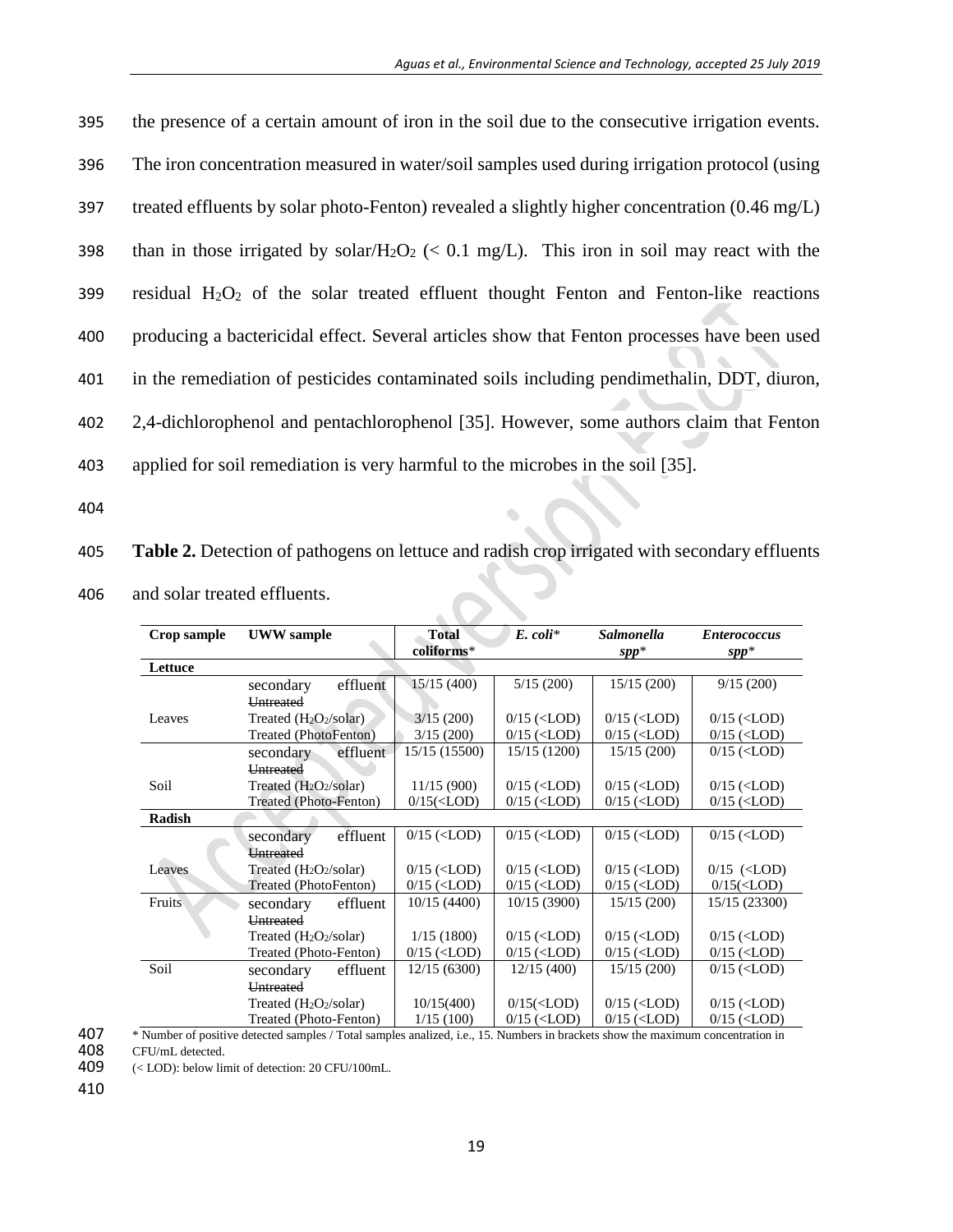These results shows the absence (with exceptions due to the plant substrate surface) of all pathogens under study when the UWW is disinfected up to the desired level (< 2CFU/mL). This is coherent with previous findings; Bichai et al (2012) [17] reported the improvement 414 of the microbiological quality of lettuce irrigated with treated effluents by solar/ $H_2O_2$  with consideration of natural occurring *E. coli*. Ferro et al. (2015) [18] investigated the cross contamination of lettuce by antibiotic resistant *E. coli* and *Enterococcus spp* in UWW also 417 treated by solar/ $H_2O_2$ .

## **3.3 Crop uptake of OMCs**

 Figure 2 shows the OMC concentrations detected in lettuce and radish crops irrigated with 421 solar treated effluents. The OMCs uptake in the crops irrigated with secondary effluents-- same methodology- have been used for comparison purposes in Figure 2 [22]. The irrigation 423 with secondary effluents led to the uptake of 12 OMCs in the plant samples assessed (4-AAA, 4-FAA-dipyrone metabolites-, amitriptyline, atenolol, caffeine, carbamazepine, carbamazepine epoxide -carbamazepine metabolite-, hydrochlorothiazide, lincomycin, mepivacaine, nicotinic acid and venlafaxine). At harvest, the concentrations ranged from 427 0.11 ng/g (atenolol in lettuce) to 57.6 ng/g (4-FAA in lettuce) [22].

 The results obtained using solar treated effluents evidence the capability of the solar processes under study to reduce the amount of OMCs available for the crops uptake (Fig 2a). The total OMCs uptake in lettuce leaves when irrigated with secondary effluents, 61.9 ng/g, 431 was reduced to 8.1 ng/g and 6.4 ng/g for solar/H<sub>2</sub>O<sub>2</sub> and solar photo-Fenton, respectively.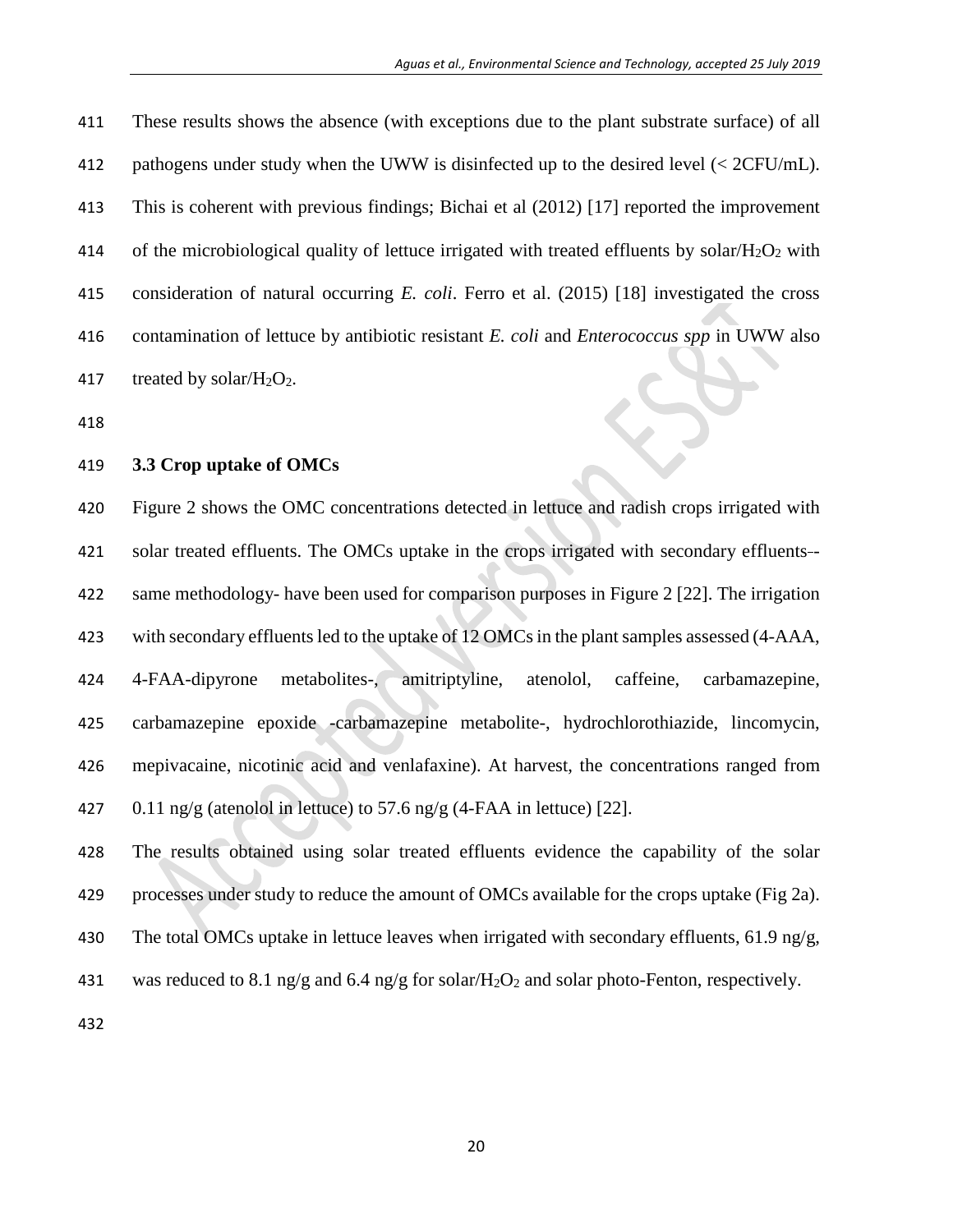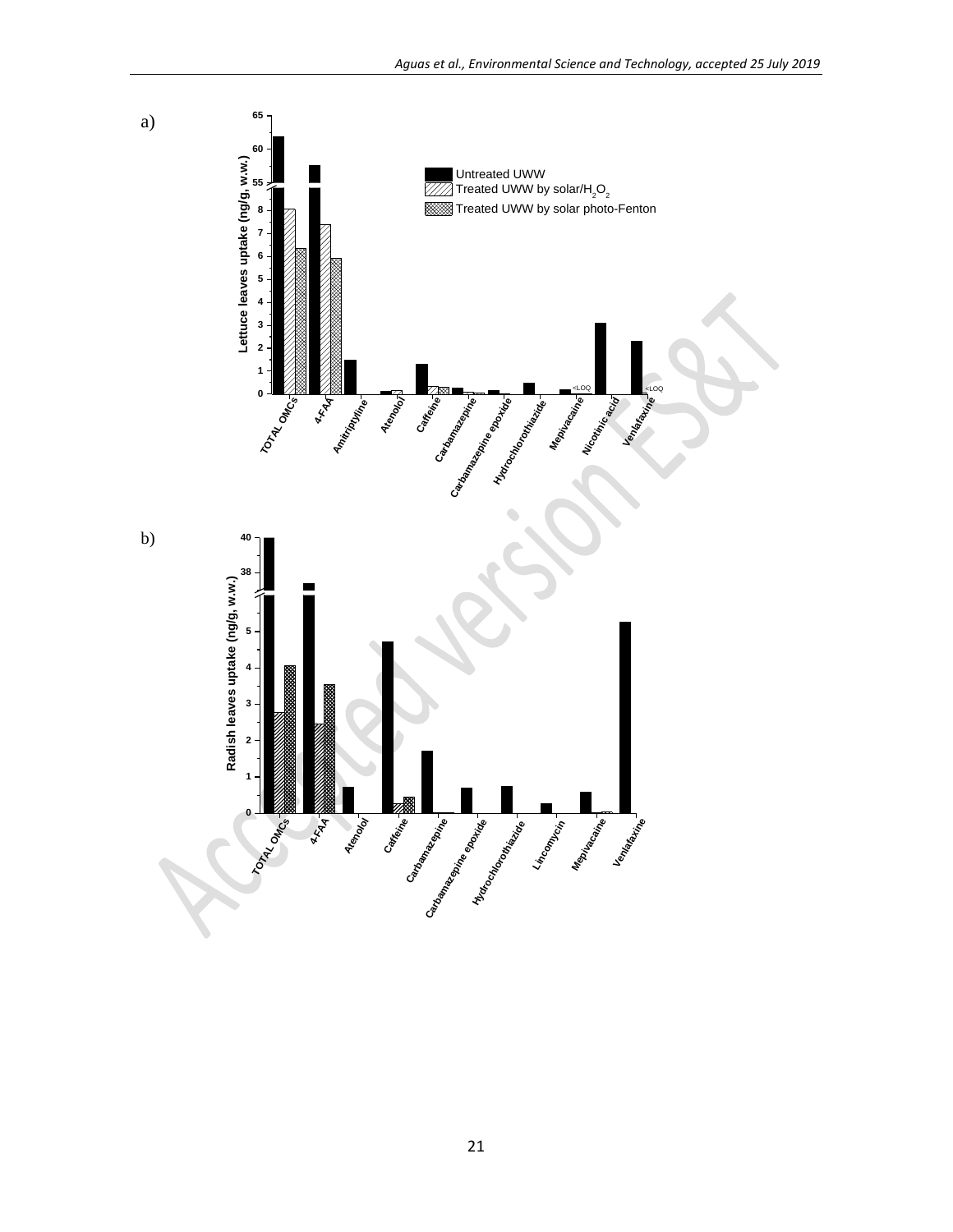

433 **Figure 2.** Concentration (ng/g, w.w.) of target analytes found in a) lettuces, b) radish leave 434 and c) radish fruit irrigated with secondary effluents and solar treated effluents. Experimental 435 data of secondary effluents obtained from [22].

436

437 The results obtained for the 10 detected OMCs uptake by lettuce crops irrigated by solar 438 treated effluents are shown in Figure 2a. Significant level of 4-FAA (57.6 ng/g) in lettuce 439 samples was strongly reduced to 7.4 ng/g and 5.9 ng/g when solar/ $H_2O_2$  and solar photo-440 Fenton treated effluents were used, respectively. Nicotinic acid (3.1 ng/g), amitriptyline (1.5 441 ng/g), hydrochlorothiazide (0.49 ng/g), venlafaxine (2.3 ng/g), and mepivacaine (0.18 ng/g) 442 were reduced to levels below the LOQ when treated effluents (via both solar treatments) was 443 used for irrigation.



445 2b). The OMCs with higher concentrations detected were 4-FAA (37 ng/g), venlafaxine (5.2

446  $\text{ng/g}$ ) and caffeine (4.7 ng/g), followed by carbamazepine (1.7 ng/g), carbamazepine epoxide,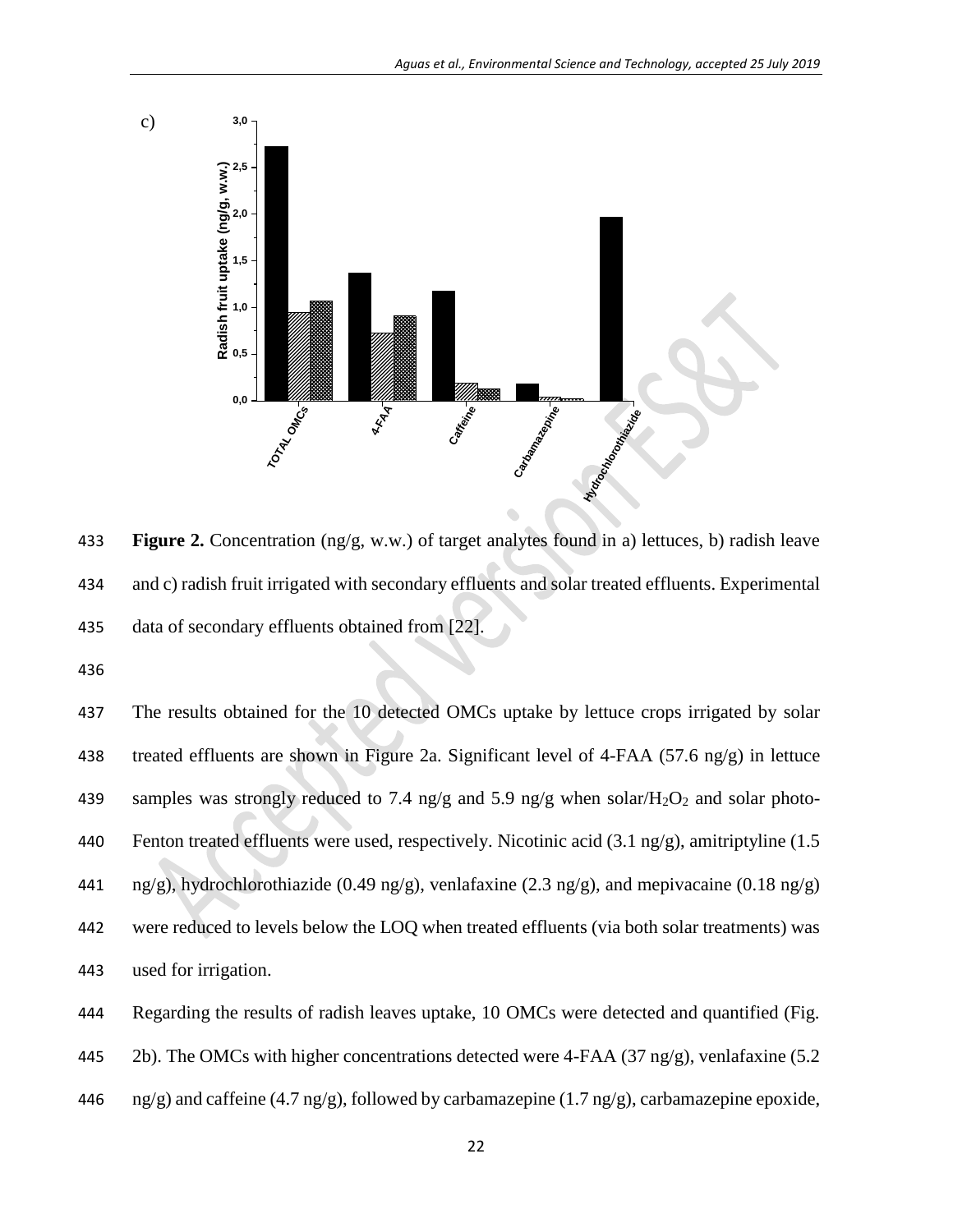447 hydrochlorothiazide and atenolol  $(0.7 \text{ ng/g})$ , mepivacaine  $(0.6 \text{ ng/g})$  and lincomycin  $(0.3 \text{ g/g})$  ng/g). Irrigation with solar treated effluents made undetectable the levels of most of them, except for the highly concentrated OMCs, i.e. 4-FAA, which decreased the uptake levels up 450 to 2.5 (solar/H<sub>2</sub>O<sub>2</sub>) and 3.5 ng/g (photo-Fenton) and for caffeine below 0.5 ng/g with both treatments.

 Figure 2c shows the accumulation of only 4 OMCs (4-FAA, caffeine, carbamazepine and hydrochlorothiazide) in radish fruit irrigated with UWW. These concentrations are lower than those found in leafy parts (lettuce leaves or radish leaves). This can be due to the fact that OMCs are translocated by the transpiration stream at the leafy parts, which normally presents a greater water flow [19]. The total OMCs uptake in radish was also reduced in a 457 large percentage by the solar treatments: from 2.7 ng/L (secondary effluents) to 0.9 (65 % of 458 reduction) and 1.1 (60 % of reduction) for solar/ $H_2O_2$  and solar photo-Fenton, respectively. However, in radish fruit only one OMC; the diuretic drug hydrochlorothiazide was reduced under the limit of quantification in both cases.

 The evaluation of the OMCs intake by the roots and their subsequent translocation to other plant organs is a difficult task in which many factors are involved. Biotic parameters, such as physiological state of the plant, surrounded micro-fauna, the crop's genotype, and other abiotic factors including the typology of soil, the organic matter present, the environmental stress and even the irrigation method can influence the process [10]. The physic-chemical properties of the microcontaminants play also an important role in this complex process. The OMCs root uptake and their translocation to aboveground parts of plants is usually evaluated 468 taking into account compound lipophilicity ( $log K<sub>ow</sub>$ ), pK<sub>a</sub> values and electrical charge, which are fundamental to understand their transport capabilities. Typically, polar OMCs in neutral 470 species ( $-1 < log K<sub>ow</sub> < 5$ ) and cationic analytes in a wide range of plant physiology pH values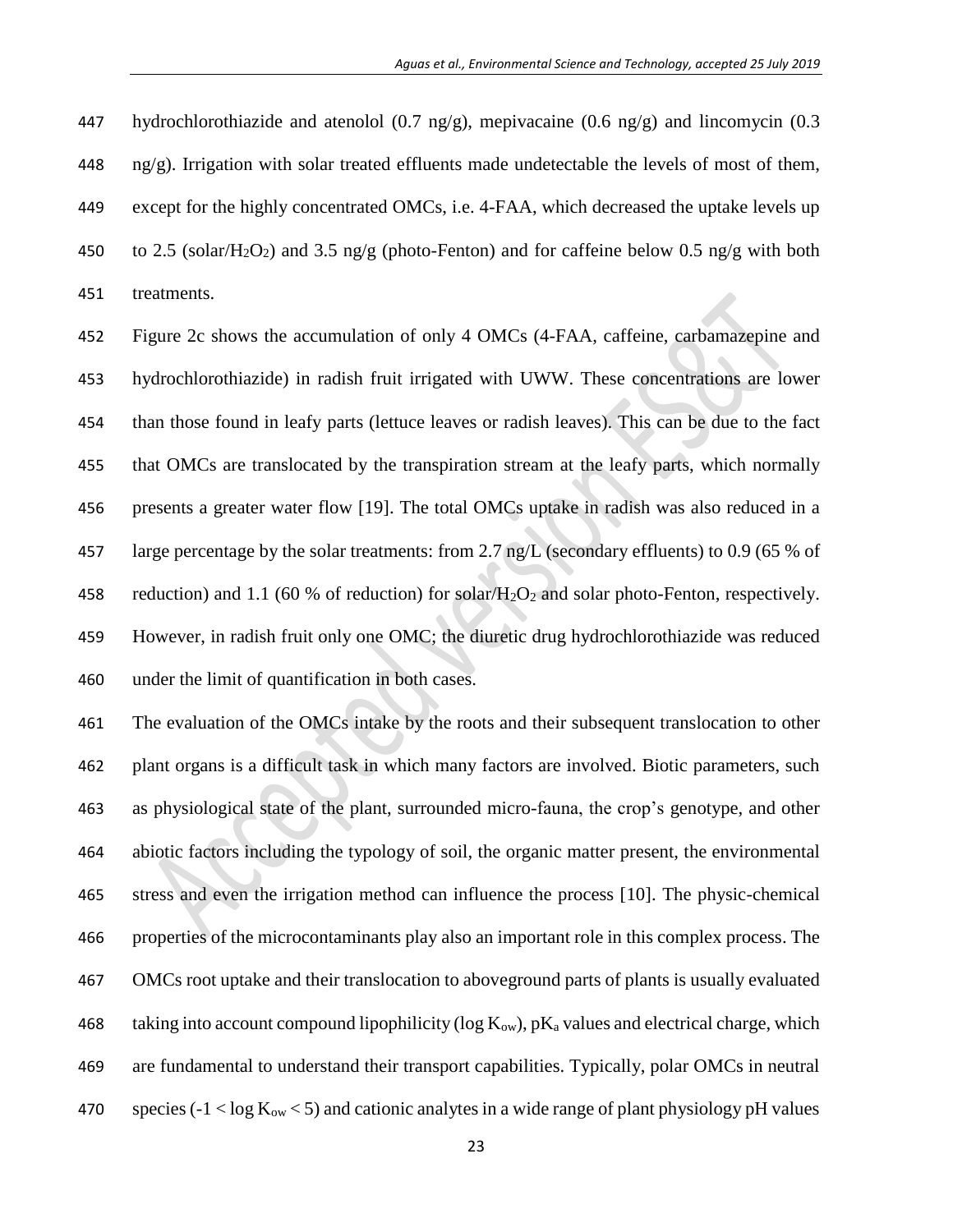471  $(-5.5 < pH < -7.5)$  are more likely to be uptaken by plant roots and then transported through the vascular plant system [36]. Nevertheless, anions are more likely to be retained in cell roots due to diverse interactions such as ion trapping and, therefore, less transported [37].

474 In Table S2, the different lipophilic coefficients (log  $K_{ow}$  for neutral compounds, pH-

475 dependent  $\log K_{ow}$ ,  $\log D_{ow}$ , for ions), pK<sub>a</sub> and molecular charge (soil pore solution pH = 7.5) of the identified OMCs are listed [PubChem Database (www.pubchem.ncbi.nlm.nih.gov), 477 38]. Predominantly, moderate to strong bases ( $pKa \ge 7$ ) in neutral form (4-AAA, 4-FAA,

amitriptyline, atenolol, caffeine, carbamazepine and carbamazepine epoxide) and weak bases

479 ( $pK_a < 6$ ) in their cationic or partially ionized species (hydrochlorothiazide, lincomycin, mepivacaine and venlafaxine) were found in leaves and radish roots. Only an acidic analyte in its neutral form was detected in lettuce leaves (nicotinic acid). Anionic forms of OMCs were not detected in any plant tissue. These results are in agreement with the literature, where the higher capability of neutral and cationic molecules to translocate from roots to other plant

organs in comparison to anions is demonstrated [36-37].

485 The values of log  $K_{ow}$  for neutral species and log  $D_{ow}$  for cations at pH = 7.5, were from - 0.62 to 4.92 (Table S2). This range covers from low to medium lipophilic values, which represents diverse affinities to lipid tissues and agrees with the reported data [36].

 Our results revealed that leaves of lettuce and radish showed a higher uptake capacity of OMCs than radish roots, in agreement with other articles [22,36,39-40]. This behavior has been attributed to the transport properties of the OMCs by the plant transpiration-derived mass flow. Therefore the OMCs tend to accumulate at higher concentrations in leafy parts than in roots [10,40].

 In summary, both solar water treatments have demonstrated a high purification capability to both reduce the initial load (OMCs and microbial pathogens) of UWW secondary effluents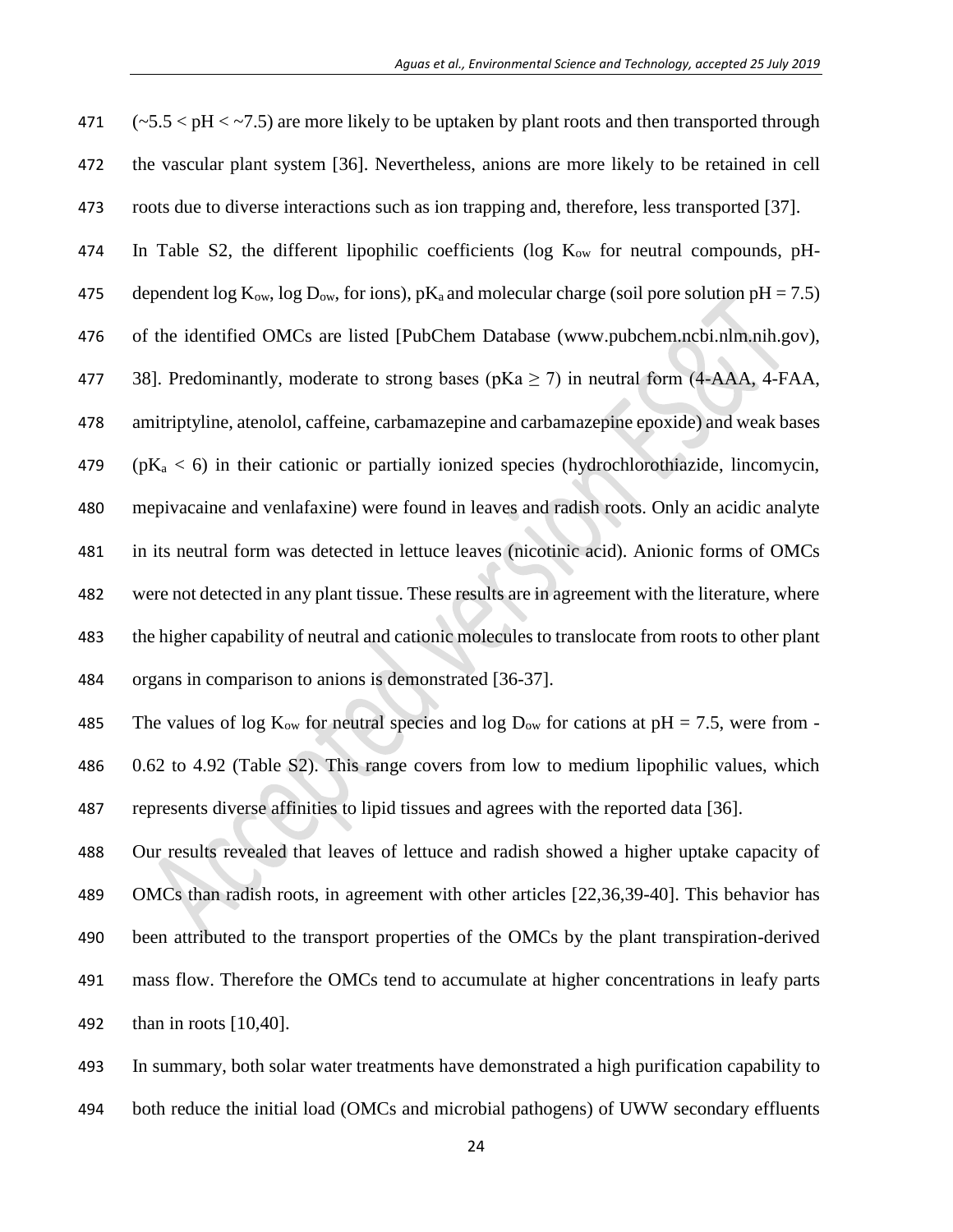- as well as to reduce the presence of pathogens (> limit of guidelines) and the uptake of OMCs
- in lettuce and radish (fruit and leaves) crops irrigated with solar treated effluents.
- 

### **Acknowledgments**

 The authors thank the financial support from Spanish Ministry of Economy and Competitiveness and the European Regional Development Fund (ERDF) by project ECOSAFEFARMING Project (International Joint Programming Actions, reference: PCIN- 2017-005). Mrs Y. Aguas wishes to thank the University of Sucre for its assistance for her Ph.D studies and the University of Medellin for his advice.

### **Supporting Information**.

 Table S1. Physico-chemical and microbiological characterization of water matrixes used in this study.

 Table S2. Physicochemical properties of the OMCs found in real samples: log of the acid dissociation constant (pKa), log of the octanol-water partition coefficient (log Kow) and log of the pH-dependent octanol-water partition coefficient (log Dow) in the soil solution (pH=7.5) and predominant state

#### **References**

- 1. Qadir, M., Sato, T. Water reuse in arid zones. In Urban water Reuse Handbook; Eslamian, S., Ed.; CRC Press: Boca Raton 2016; pp. 867
- 2. Sinclair, R.G., Wastewater Irrigation and Health: Assessing and Mitigating Risk in
- Low-Income Countries. International journal water resources development 2010, 26 (4) 704–
- 709.
- 3. Sales-Ortells, H.; Fernandez-Cassi, X.; Timoneda, N.; Dürig, W.; Girones, R.: Medema,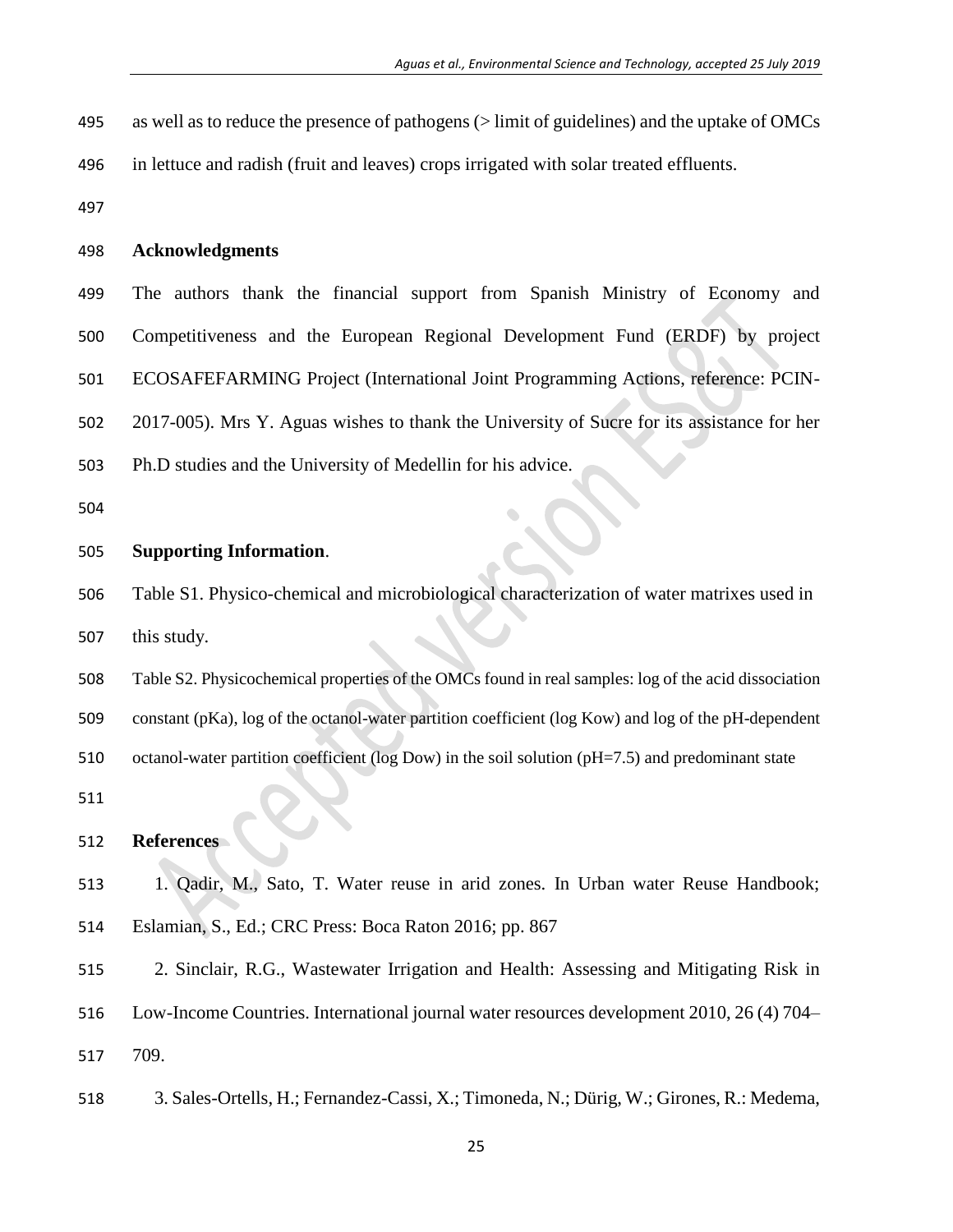G., Health risks derived from consumption of lettuces irrigated with tertiary effluent containing norovirus. Food Research International 2015, 68, 70–77.

4. Dulio, V.; van Bavel, B.; Brorström‑Lundén, E.; Harmsen, J.; Hollender, J.; Schlabach,

M.; Slobodnik, J.; Thomas, K.; Koschorreck, J., Emerging pollutants in the EU: 10 years of

NORMAN in support of environmental policies and regulations. Environmental Sciences

Europe 2018, 30, 5

 5. WHO, Guidelines for the Safe Use of Wastewater, Excreta and Greywater, Vol. 2: Wastewater Use in Agriculture, World Health Organization, Geneve. 2006

 6. RD1620/2007. Spanish Ministry of Environment. Guía para la aplicación del R.D. 1620/2007 por el que se establece el Régimen Jurídico de la Reutilización de las Aguas

Depuradas (2010)

 7. ISO-16075-2. International Standard (ISO 16075-2), 2015-part 2: Guidelines for treated wastewater use for irrigation projects—Part 2: Development of the project, First edition.

8. USEPA (2012) Guidelines for water reuse. National Risk Management Research

Laboratory Office of Research and Development Cincinnati, Ohio. EPA/600/R-12/618

9. European Parliament legislative resolution of 12 February 2019 on the proposal for a

 regulation of the European Parliament and of the Council on minimum requirements for water reuse (COM(2018)0337 – C8-0220/2018 – 2018/0169(COD))

10. Christou, A.; Agüera, A.; Bayona, J.M.; Cytryn, E.; Fotopoulos, V.; Lambropoulou,

D.; Manaia, C.M.; Michael, C.; Revitt, M.; Schröder, P.; Fatta-Kassinos, D. The potential

implications of reclaimed wastewater reuse for irrigation on the agricultural environment:

The knowns and unknowns of the fate of antibiotics and antibiotic resistant bacteria and

resistance genes - A review. Water Research 2017, 123, 448-467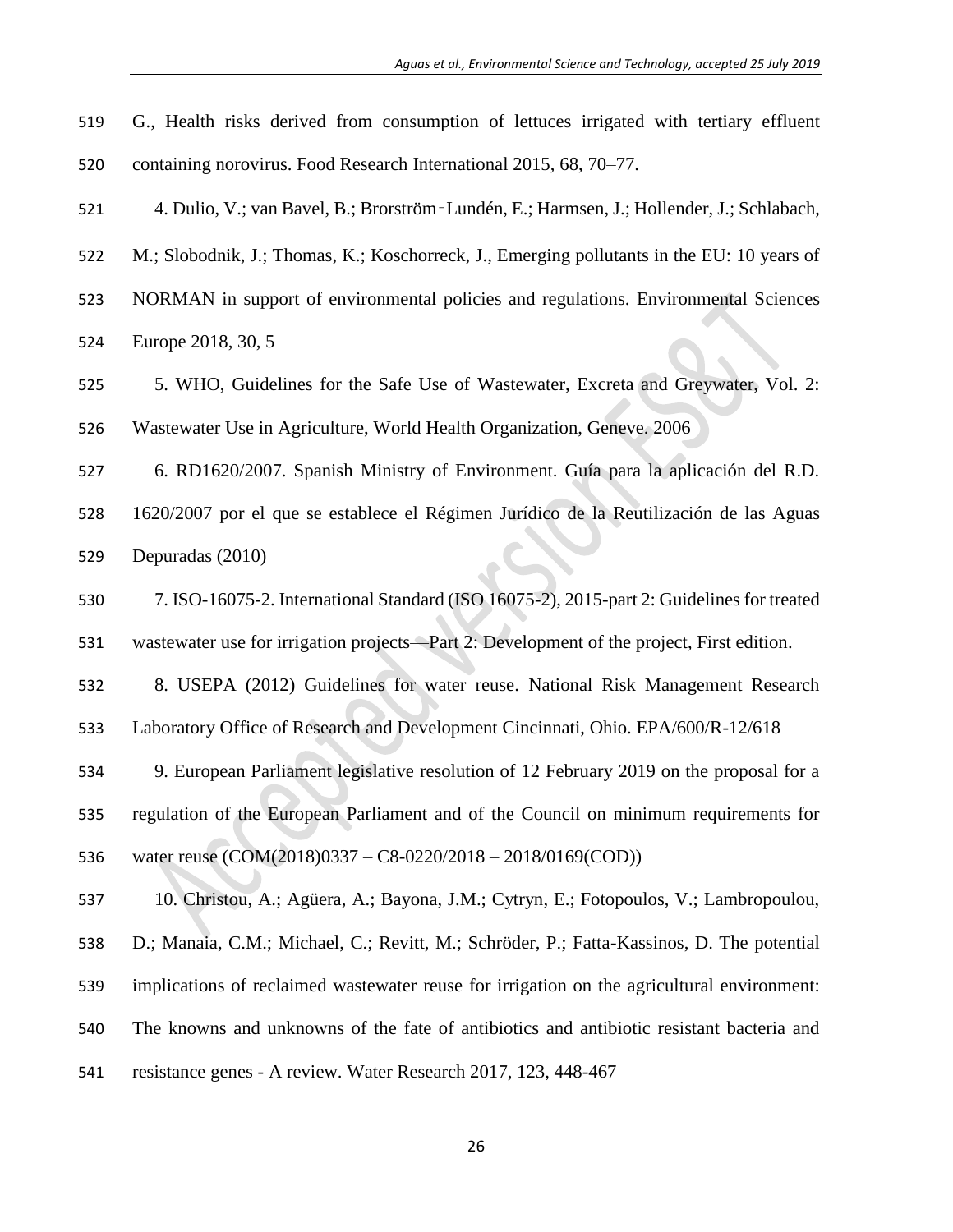- 11. Collivignarelli, M.C.; Abbà, A.; Benigna, I.; Sorlini, S.; Torretta, V., Overview of the
- Main Disinfection Processes for Wastewater and Drinking Water Treatment Plants.
- Sustainability 2018, 10, 86.
- 12. Malato, S.; Fernández-Ibáñez, P.; Maldonado, M.I.; Blanco, J.; Gernjak, W.,
- Decontamination and disinfection of water by solar photocatalysis: Recent overview and
- trends. Catalysis Today 2009, 1, 1–59.
- 13. Rodríguez-Chueca, J.; Polo-López, M.I.; Mosteo, R.; Ormad, M.P.; Fernández-Ibáñez,
- P., Disinfection of real and simulated urban wastewater effluents using a mild solar photo-
- Fenton. Applied Catalysis B: Environmental 2014, 150–151, 619–629
- 14. Ndounla, J.; Spuhler, D.; Kenfack, S.; Wéthé, J.; Pulgarin, C., Inactivation by solar photo-Fenton in pet bottles of wild enteric bacteria of natural well water: Absence of re- growth after one week of subsequent storage. Applied Catalysis B: Environmental 2013, 129, 309–317.
- 15. Agulló-Barceló, M.; Polo-López, M.I.; Lucena, F.; Jofre, J.; Fernández-Ibáñez, P., Solar Advanced Oxidation Processes as disinfection tertiary treatments for real wastewater: Implications for water reclamation, Applied Catalysis B: Environmental 2013, 136–137, 341–350.
- 16. Nahim-Granados, S.; Sánchez Pérez, J.A.; Polo-Lopez, M.I. Effective solar processes in fresh-cut wastewater disinfection: Inactivation of pathogenic *E. coli* O157:H7 and *Salmonella enteritidis.*Catalysis Today 2018, 313, 79-85.
- 17. Bichai, F.; Polo-López, M.I.; Fernández Ibañez, P., Solar disinfection of wastewater to reduce contamination of lettuce crops by *Escherichia coli* in reclaimed water irrigation.Water research 2012, 46(18), 6040–50.
- 18. Ferro, G.; Polo-López, M.I.; Martínez-Piernas, A.B.; Fernández-Ibáñez, P.; Agüera,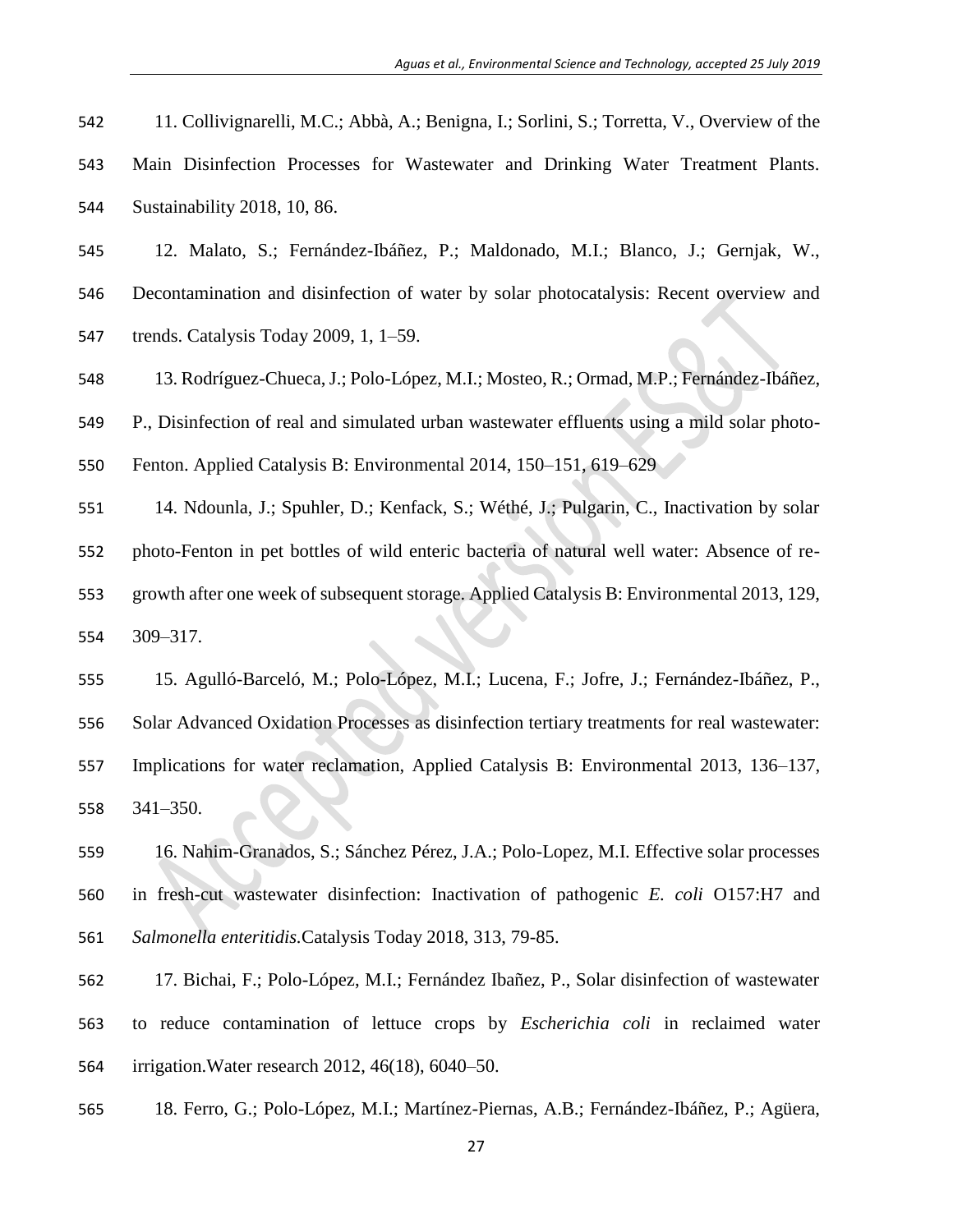- A.; Rizzo, L., Cross-Contamination of Residual Emerging Contaminants and Antibiotic Resistant Bacteria in Lettuce Crops and Soil Irrigated with Wastewater Treated by Sunlight/H2O2. Environmental Science Technology 2015, 49(18), 11096–11104.
- 19. Christoua, A.; Papadavida, G.; Daliasa, P.; Fotopoulos, V.; Michael, C.; Bayonad,
- J.M.; Piñad, B.; Fatta-Kassinos, D. Ranking of crop plants according to their potential to
- uptake and accumulate contaminants of emerging concern. Environmental Research 2019,

170, 422–432.

20. Rivas Ibáñez, G.; Bittner, M.; Toušová, Z.; Campos‐Mañas, M.C.; Agüera, A.; Casas

 López, J.L.; Sánchez-Pérez, J.A.; Hilscherová, K., Does micropollutant removal by solar 575 photo-Fenton reduce ecotoxicity in municipal wastewater? A comprehensive study at pilot scale open reactors. Journal of Chemical Technology & Biotechnology 2017, 92(8) 2114- 2122.

 21. Campos-Mañas, M.C.; Plaza-Bolaños, P.; Sánchez-Pérez, J.A.; Malato, S.; Agüera, A., Fast determination of pesticides and other contaminants of emerging concern in treated wastewater using direct injection coupled to highly sensitive ultra-high performance liquid chromatography-tandem mass spectrometry. J. Chromatography A 2017,1507,84-94.

 22. Martínez-Piernas, A.B.; Polo-López, M.I.; Fernández-Ibáñez, P.; Agüera, A., Validation and application of a multiresidue method based on liquidchromatography-tandem mass spectrometry for evaluating the plantuptake of 74 microcontaminants in crops irrigated with treated municipal wastewater. Journal of Chromatography A 2018, 1534, 10-21.

23. Polo-López, M.I.; Fernández-Ibáñez, P.; García-Fernández, I.; Oller, I.; Salgado-

587 Tránsito, I.; Sichel, C. Resistance of *Fusarium* sp spores to solar TiO<sub>2</sub> photocatalysis:

influence of spore type and water (scaling-up results). Journal of chemical technology and

biotechnology 2010, 85(8), 1038–1048.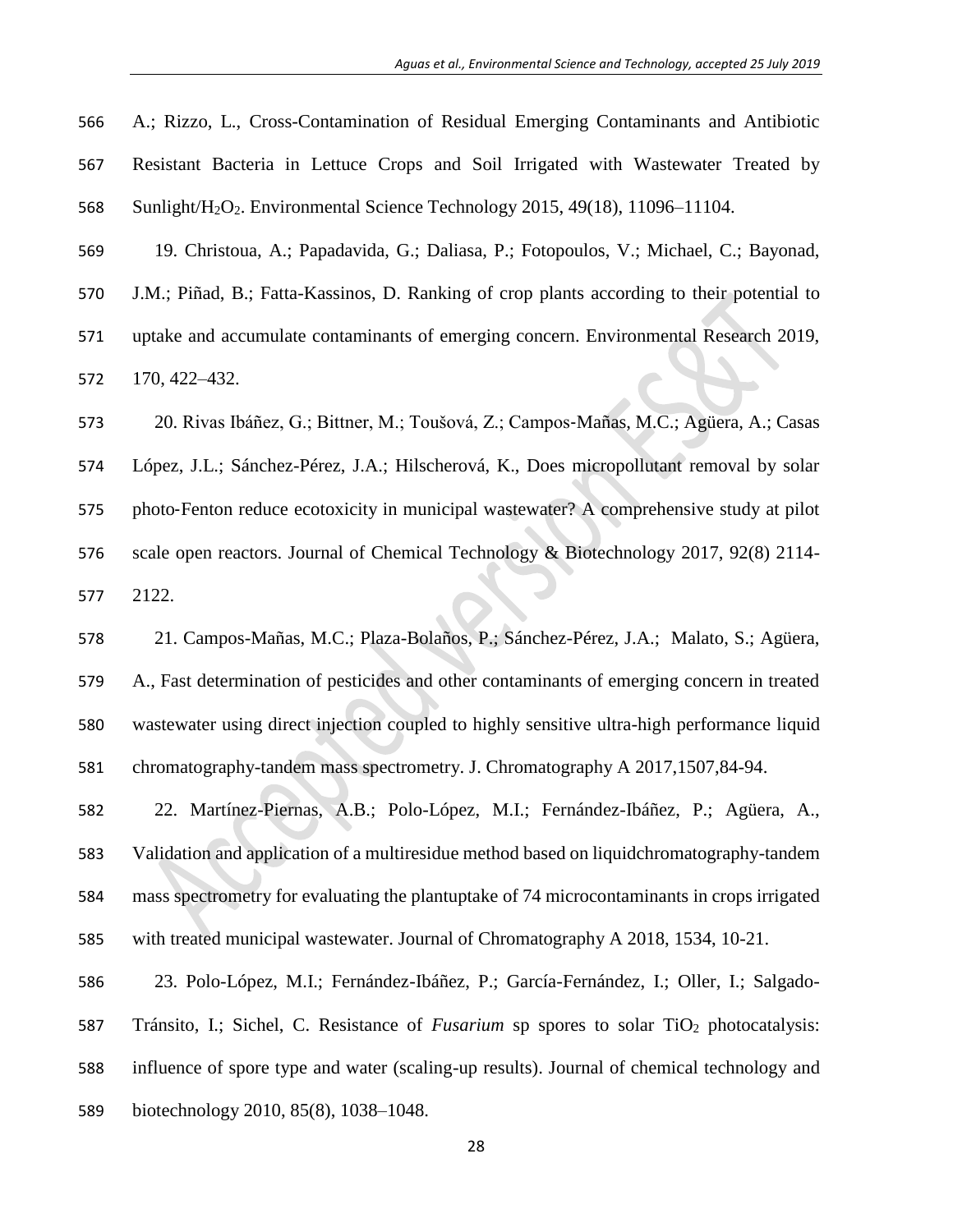- 24. García-Fernández, I.; Fernández-Calderero, I.; Polo-López, M.I.; Fernández-Ibáñez,
- P., Disinfection of urban effluents using solar TiO<sup>2</sup> photocatalysis: A study of significance
- of dissolved oxygen, temperature, type of microorganism and water matrix. Catalysis Today 2015*,* 240, 30–38
- 25. Ferro, G.; Fiorentino, A.; Castro-Alferez, M.; Polo-López, M.I.; Rizzo, L.; Fernández-
- Ibáñez, P., Urban wastewater disinfection for agricultural reuse: effect of solar driven AOPs
- in the inactivation of a multidrug resistant *E. coli* strain. Applied Catalysis B: Environmental 2015b, 178, 65–73.
- 26. Sichel, C.; Fernández-Ibáñez, P.; de Cara, M.; Tello, J., Lethal synergy of solar UV-
- radiation and H2O<sup>2</sup> on wild *Fusarium solani* spores in distilled and natural well water. Water research 2009, 43(7), 1841–50.
- 27. Polo-López, M.I.; Castro-Alférez, M.; Oller, I.; Fernández-Ibáñez, P., Assessment of 602 solar photo-Fenton, photocatalysis, and  $H_2O_2$  for removal of phytopathogen fungi spores in synthetic and real effluents of urban wastewater. Chemical Engineering Journal 2014, 257, 122–130.
- 28. LeChevallier, M.W., The case for maintaining a disinfectant residual. Journal‐ American Water Works Association 1999, 91(1), 86-94.
- 29. Ahmed, M.B.; Zhou, J.L.; Ngo, H.H.; Guo, W.; Thomaidis, N.S.; Xu, J., Progress in the biological and chemical treatment technologies for emerging contaminant removal from wastewater: a critical review. Journal of hazardous materials 2017, 323, 274-298
- 30. Moreira, N.F.F.; Narciso-da-Rocha, C.; Polo-Lopez, M.I.; Pastrana-Martínez, L.M.;
- Faria, J.L.; Manaia, C.M.; Fernandez-Ibañez, P.; Nunes, O.C.; Silva, A.M.T. Solar treatment
- 612  $(H_2O_2, TiO_2-P25 \text{ and GO-TiO}_2 \text{ photocatalysis}, \text{photo-Fenton})$  of organic micropollutants,
- human pathogen indicators, antibiotic resistant bacteria and related genes in urban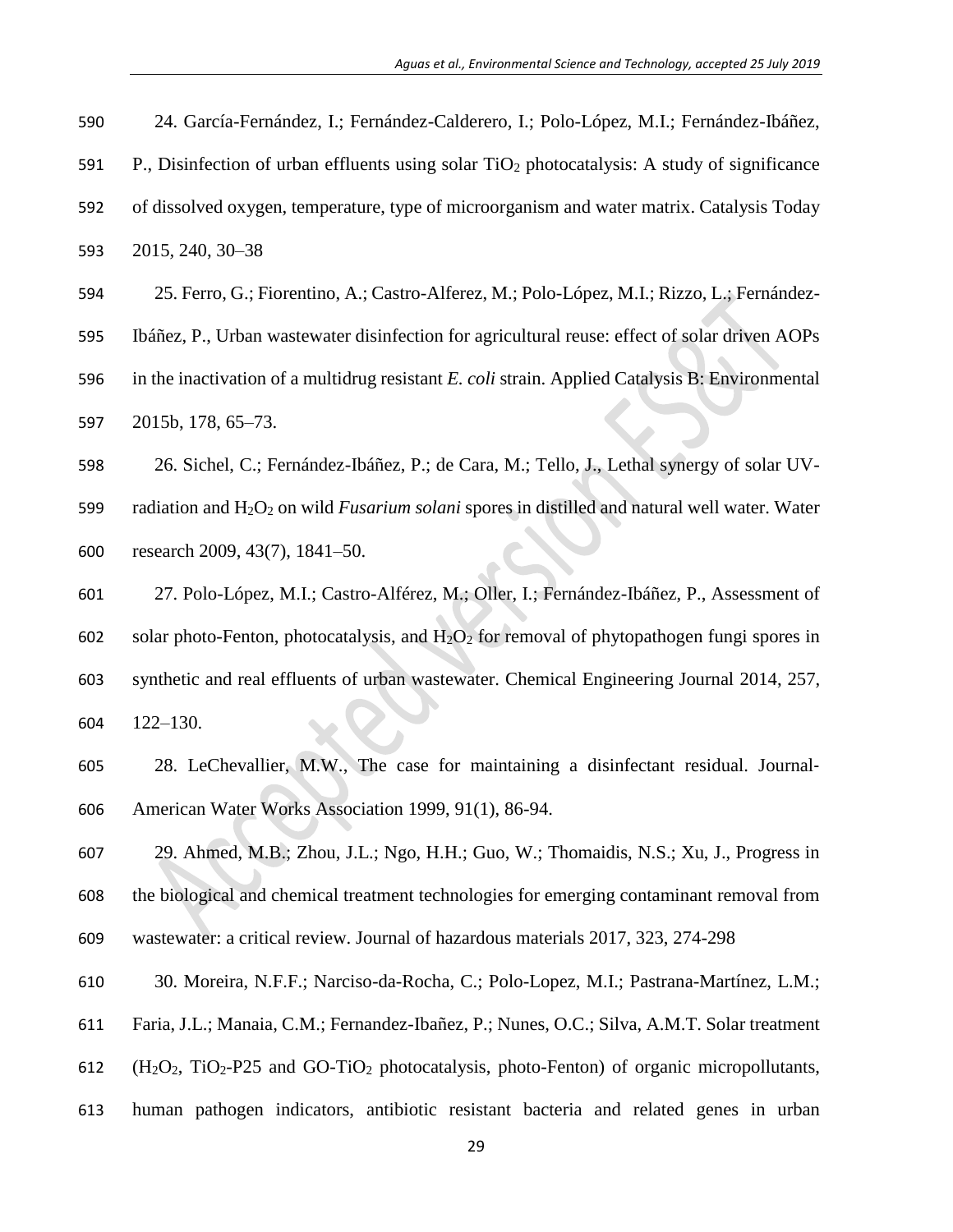- wastewater. Water Research 2018, 135, 195-206
- 31. Rizzo, L.; Lofrano, G.; Gago, C.; Bredneva, T.; Iannece, P.; Pazos, M.;
- Krasnogorskaya, N.; Carotenuto, M., Antibiotic contaminated water treated by photo driven
- advanced oxidation processes: Ultraviolet/H2O<sup>2</sup> vs ultraviolet/peracetic acid. Journal of
- Cleaner Production 2018, 205, 67-75
- 32. van Elsas, J.D.; Semenov, A.V.; Costa, R.; Trevors, J.T., Survival of *Escherichia coli*
- in the environment: fundamental and public health aspects. The ISME Journal 2011, 5, 173– 183
- 33. Byappanahalli, M.N.; Nevers, M.B.; Korajkic, A.; Staley, Z.R.; Harwood, V.J.,
- Enterococci in the environment. Microbiology and Molecular Biology Reviews 2012, 76, 685–706
- 34. Stocker, M.D.; Pachepsky, Y.A.; Hill, R.L.; Shelton, D.R., Depth-dependent survival of *Escherichia coli* and enterococci in soil after manure application and simulated rainfall. Applied and environmental microbiology 2015: AEM-00705.
- 35. Cheng, M.; Guangming, Z.; Danlian, H.; Cui, L.; Piao, X.; Chen, Z.; Yang, L., Hydroxyl radicals based advanced oxidation processes (AOPs) for remediation of soils contaminated with organic compounds: A review. Chemical Engineering Journal 2016, 284, 582–598
- 36. Miller, E.L.; Nason, S.L.; Karthikeyan, K.G.; Pedersen, J.A. Root Uptake of Pharmaceuticals and Personal Care Product Ingredients. Environmental Science and Technology 2016, 50, 525−541
- 37. Inoue, J.; Chamberlain, K.; Bromilow, R. H. Physicochemical Factors Affecting the Uptake by Roots and Translocation to Shoots of Amine Bases in Barley. Pesticides Science 1998, 54, 8–21